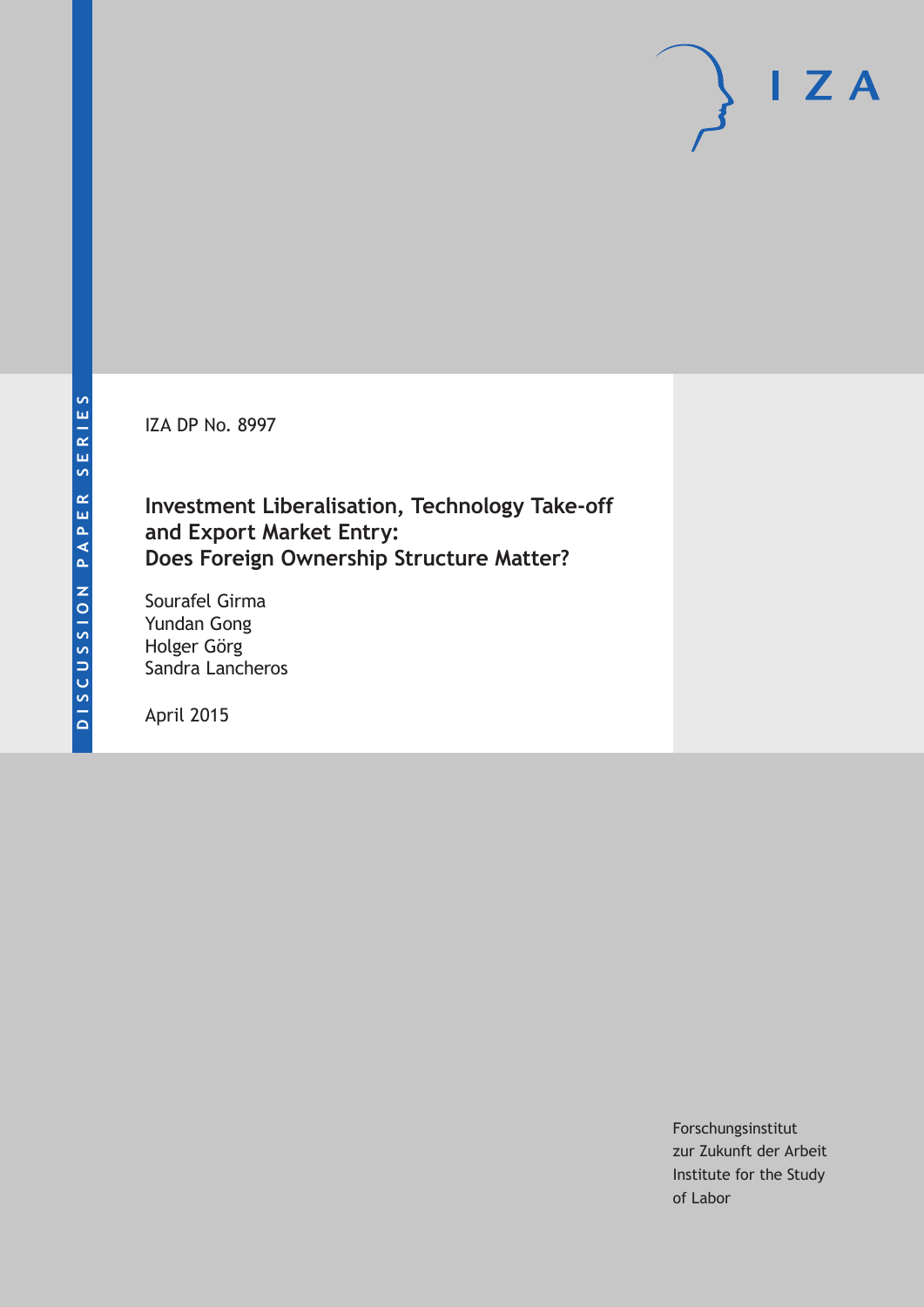# **Investment Liberalisation, Technology Take-off and Export Market Entry: Does Foreign Ownership Structure Matter?**

### **Sourafel Girma**

*University of Nottingham and GEP*

### **Yundan Gong**

*Aston Business School*

### **Holger Görg**

*Kiel Institute for the World Economy, University of Kiel and IZA*

### **Sandra Lancheros**

*University of Nottingham and GEP*

### Discussion Paper No. 8997 April 2015

IZA

P.O. Box 7240 53072 Bonn Germany

Phone: +49-228-3894-0 Fax: +49-228-3894-180 E-mail: iza@iza.org

Any opinions expressed here are those of the author(s) and not those of IZA. Research published in this series may include views on policy, but the institute itself takes no institutional policy positions. The IZA research network is committed to the IZA Guiding Principles of Research Integrity.

The Institute for the Study of Labor (IZA) in Bonn is a local and virtual international research center and a place of communication between science, politics and business. IZA is an independent nonprofit organization supported by Deutsche Post Foundation. The center is associated with the University of Bonn and offers a stimulating research environment through its international network, workshops and conferences, data service, project support, research visits and doctoral program. IZA engages in (i) original and internationally competitive research in all fields of labor economics, (ii) development of policy concepts, and (iii) dissemination of research results and concepts to the interested public.

IZA Discussion Papers often represent preliminary work and are circulated to encourage discussion. Citation of such a paper should account for its provisional character. A revised version may be available directly from the author.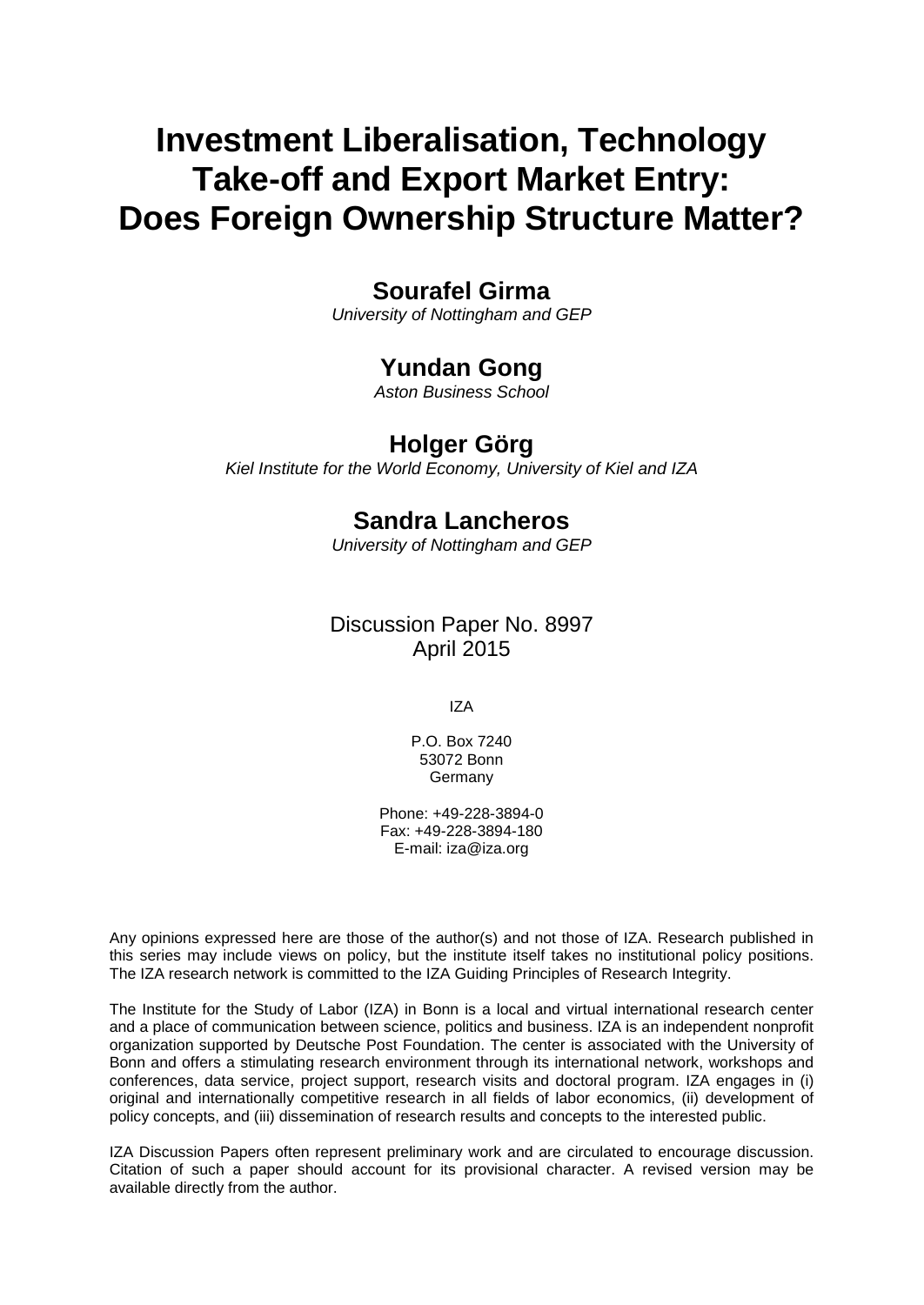IZA Discussion Paper No. 8997 April 2015

## **ABSTRACT**

## **Investment Liberalisation, Technology Take-off and Export Market Entry: Does Foreign Ownership Structure Matter?**

Before and after its accession to the WTO in 2001, China has undergone a far-reaching investment liberalisation. As part of this, existing restrictions on foreign ownership structure and mandatory export and technology transfer requirements imposed on foreign firms have been lifted in a number of industries. Against this background we identify the causal effects of foreign acquisitions on export market entry and technology take-off and evaluate whether the level of foreign ownership plays a role in stimulating these changes. Using doubly robust propensity score reweighted bivariate probit regressions to control for the selection bias associated with firm level foreign acquisition incidences, we uncover strong but heterogeneous positive effects on export activity for all types of foreign ownership structure. We also find that minority foreign owned acquisition targets experience higher likelihood of R&D, providing evidence that joint ventures can contribute positively to China's "science and technology take-off".

JEL Classification: F23

Keywords: investment liberalization, FDI, China, propensity score reweighting, doubly robust estimation

Corresponding author:

Holger Görg Kiel Institute for the World Economy Kiellinie 66 24105 Kiel Germany E-mail: [holger.goerg@ifw-kiel.de](mailto:holger.goerg@ifw-kiel.de)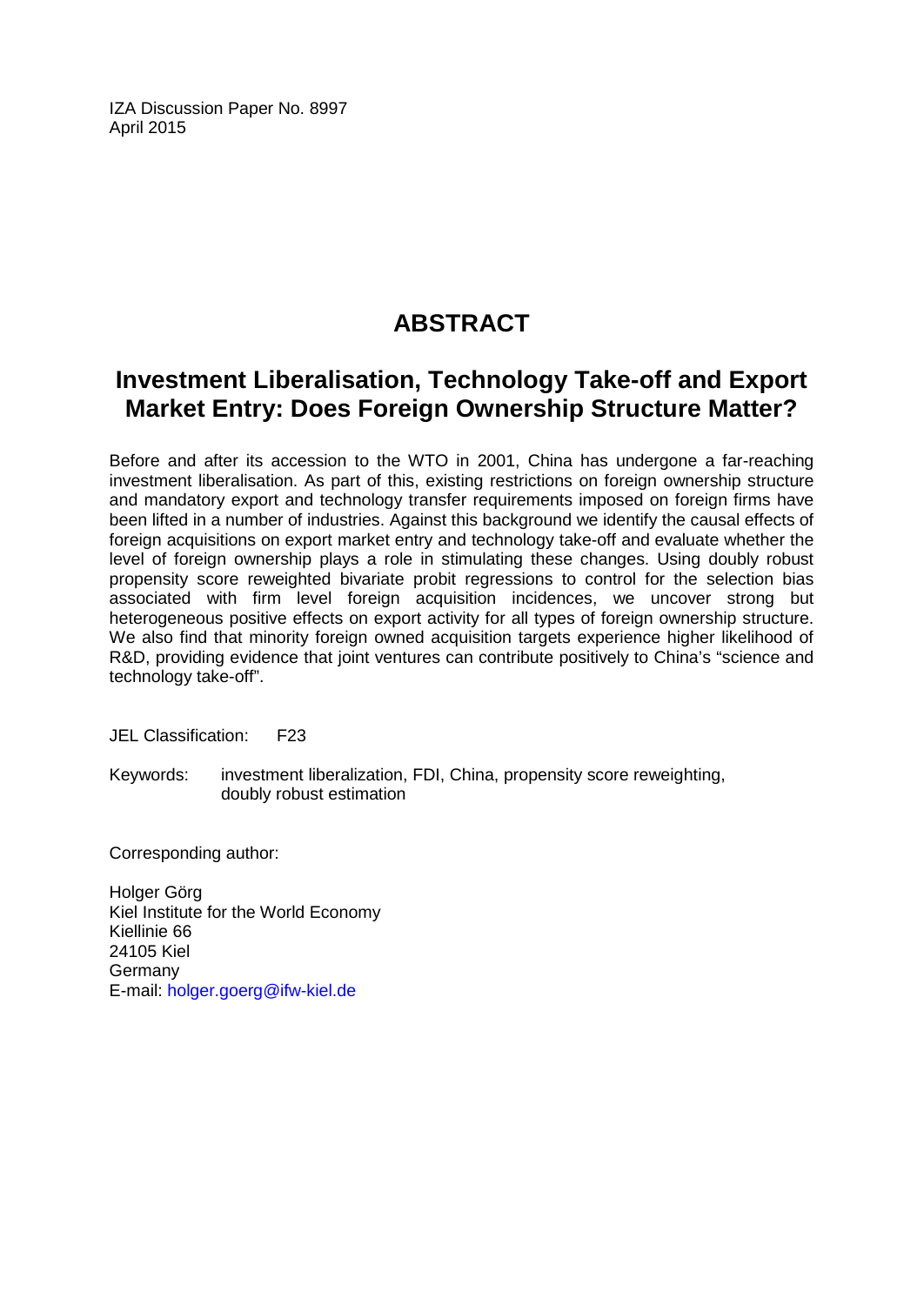#### **1. Introduction**

-

There are a number of theoretical models that examine the host country welfare effects of foreign investment liberalisation (Markusen 2004; Egger et al., 2007; McGrattan and Prescott, 2009). This literature has significantly enhanced our understanding of the mechanisms through which investment liberalisation can enhance growth. Two key mechanisms are identified in this respect: technological development and trade expansion. McGrattan and Prescott (2009) provide a theoretical analysis that shows that greater openness to FDI leads to substantial gains in the opening economy through the exploitation of investing countries' technology capital. Markusen (2004) predicts significant trade effects of foreign investment liberalisation, these effects being positive or negative depending on whether FDI is vertical or horizontal.<sup>[1](#page-25-0)</sup>

This paper contributes to this line of inquiry by evaluating the impact of foreign investment liberalisation on the probability that a firm enters exports markets for the first time, and the likelihood that a firm experiences technology take-off, which we define as engaging in R&D activity for the first time. We are mainly interested in analysing whether the degree of foreign ownership attracted by the firm plays a role in facilitating these processes. This is done by using a comprehensive firm level database covering enterprises in the Chinese manufacturing sector which allows us to identify the sub-population of firms with no exports, R&D and FDI before China joined the WTO in 2001. Some of these firms are subsequently partly or wholly acquired by foreign MNEs courtesy of investment liberalisation entailed by WTO entry, and we are able to trace the exporting and R&D transitions of individual firms between the pre- and postacquisition periods.

Our empirical strategy exploits major changes in FDI policy following investment liberalisation in China. Firstly, the fact that restrictions on foreign ownership structure were lifted in a number

<span id="page-3-0"></span><sup>1</sup> Amiti and Wakelin (2003) take this prediction to bilateral FDI and export data, and conclude that investment liberalization stimulates exports when countries differ in relative skill endowments provided trade costs are not too high.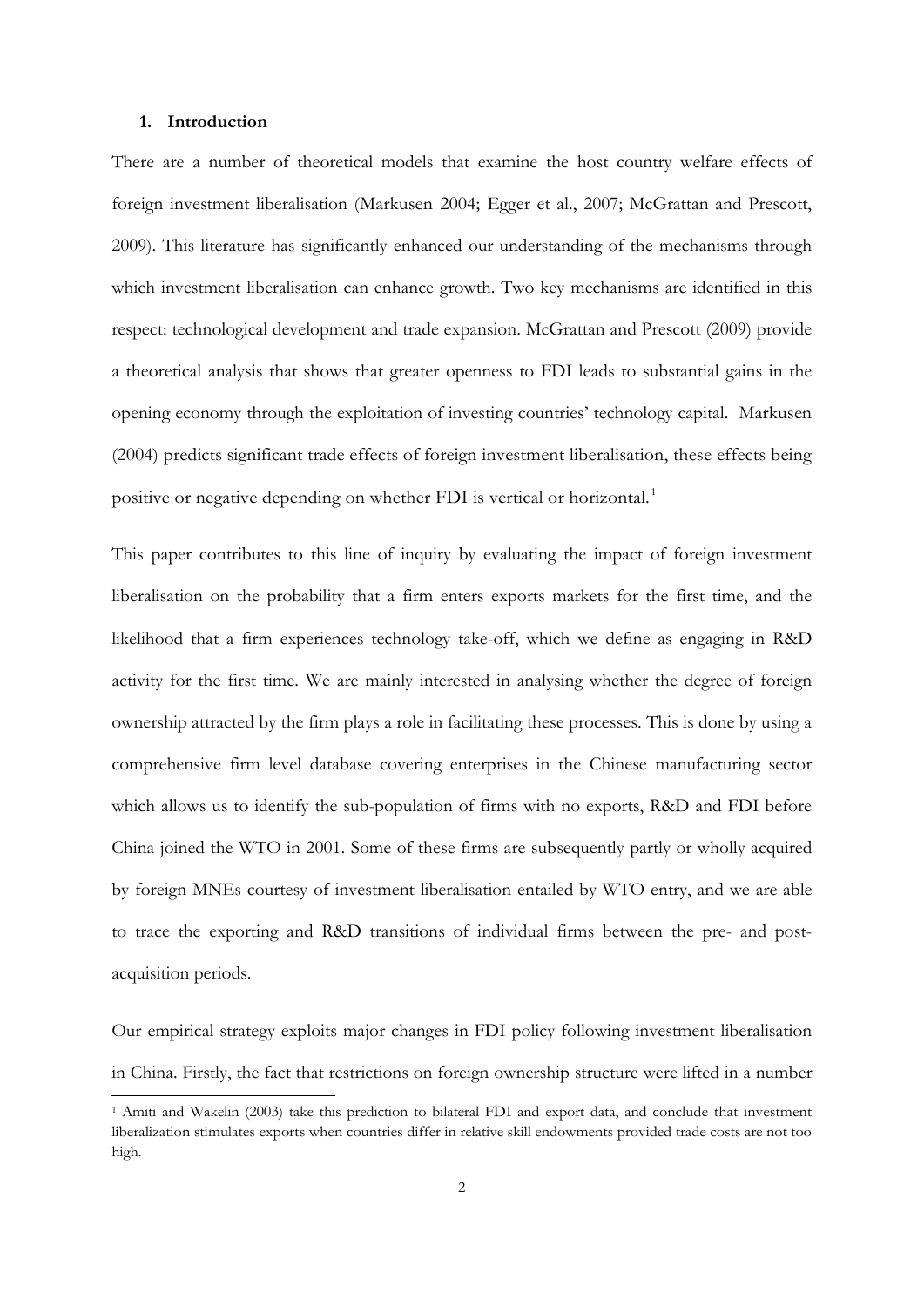of industries allows us to investigate the role of ownership structure on the FDI-export/R&D nexus. Secondly, the removal of mandatory export and technology transfer requirements imposed on foreign firms affords us the opportunity to more precisely identify the causal effects of foreign acquisitions on export markets entry and technology take-off.

It is well-documented that exports promotion and technology transfer are the two most important FDI policy objectives in China (Long, 2005). Macroeconomic figures would appear to suggest that the investment liberalisation process undergone by China in the run up to its accession to the WTO in 2001 were successful. By 2010, about 14 percent of global foreign direct investment flows went into the Chinese economy. China also accounted for roughly 10 percent of world-wide exports in 2010, making it the world's top exporter in that year (WTO, 2011). Over the same time, China has begun what Jefferson and Gao (2007) term its "science and technology (S&T) take-off". Data available from the World Development Indicators also show that, between 1996 and 2007, China increased its R&D expenditures from 0.5 to 1.4 present of GDP – making it comparable to many industrialized countries. Investigating the causal effects of foreign ownership structure on export entry and technology take-off during this investment liberalization period is therefore not only of academic merit but also highly policy relevant.

In order to evaluate the causal effects of foreign acquisitions on R&D and exporting, we implement a propensity score reweighting estimator (Hirano et al., 2003) combined with covariate adjustment, the so-called doubly-robust estimator (Bang and Robins, 2005). A major advantage of the doubly-robust estimator is that it provides correct identification even if either the propensity score or the conditional mean regression models are misspecified. The use of propensity score based methods - in most cases propensity score matching - to infer the causal effects of foreign acquisitions is not new to the applied international economics literature [e.g. Girma and Görg (2007), and Arnold and Javorcik (2009)]. However, to our knowledge this is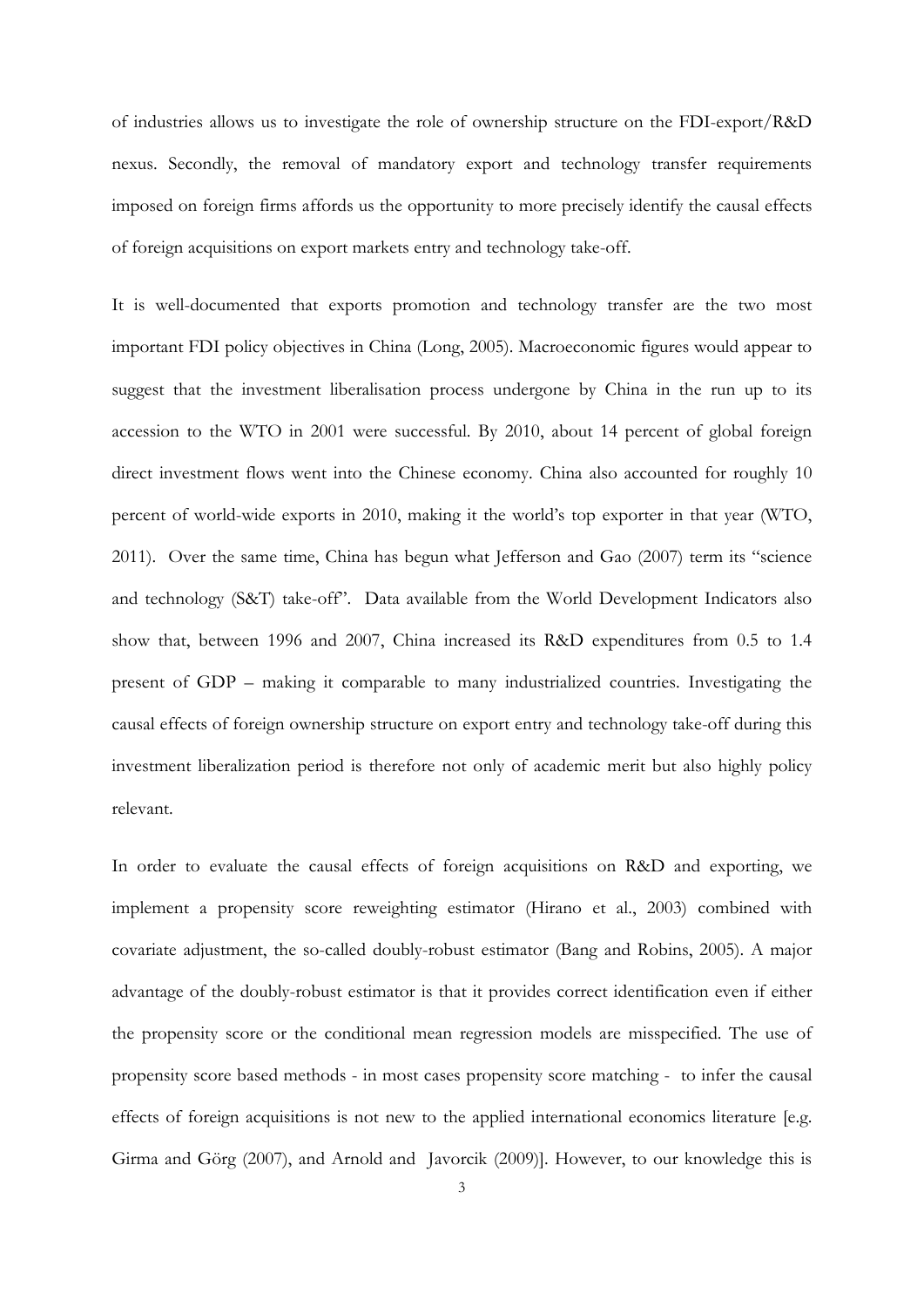the first paper that combines propensity score weighing with covariate adjusted regressions, and thus exploits the opportunity this offers to obtain robust inference even under possible model misspecification.

Besides identifying causal relationships using an empirical method most appropriate to the demands of the data, this paper addresses a number of important issues that have either been under- or unexplored in the existing literature. Firstly, we investigate the R&D and export decisions jointly. Thus far, the literature on the effects of foreign acquisitions has tended to concentrate on either technology or exporting.<sup>[2](#page-3-0)</sup> However, as Bustos (2011) and Hanley and Monreal-Perez (2012) show theoretically and empirically, technology upgrading (through investments in R&D or skills) and exports are likely to be related. Firms may either upgrade technology pre-export entry to improve quality or post-export entry through learning effects.

Secondly, we look specifically at whether the degree of foreign ownership (or ownership structure) matters for technology upgrading and exports. This has, to the best of our knowledge, not received much attention in the literature. An exception is Thomas et al. (2008), who provide a descriptive analysis showing that foreign owners forming contractual agreements with local partners through joint ventures, equity joint ventures and joint stock enterprises are more successful in inducing new product developments than wholly owned firms. However, in their empirical approach they cannot claim to establish causal relationships. Another related paper is Guadalupe et al. (2012), who investigate the link between foreign acquisition and innovation activity using firm level data for Spain. They also use a propensity score reweighting estimator, though not a doubly-robust estimator. Also, in contrast to our paper, they do not investigate whether ownership structure matters.

-

<span id="page-5-0"></span><sup>&</sup>lt;sup>2</sup> For example, a number of papers employing propensity score matching show that foreign acquisitions lead to productivity increases (Arnold and Javorcik, 2009) where the implicit assumption is that technology improvements drive these increases in productivity, or foreign acquisition lead to more R&D activities in order to prevent the expansion of domestic rivals (Bandick, Görg and Karpaty, 2014). A number of studies also look at the relationship between acquisitions and exporting, see, for example, Du and Girma (2009) using firm level data from China.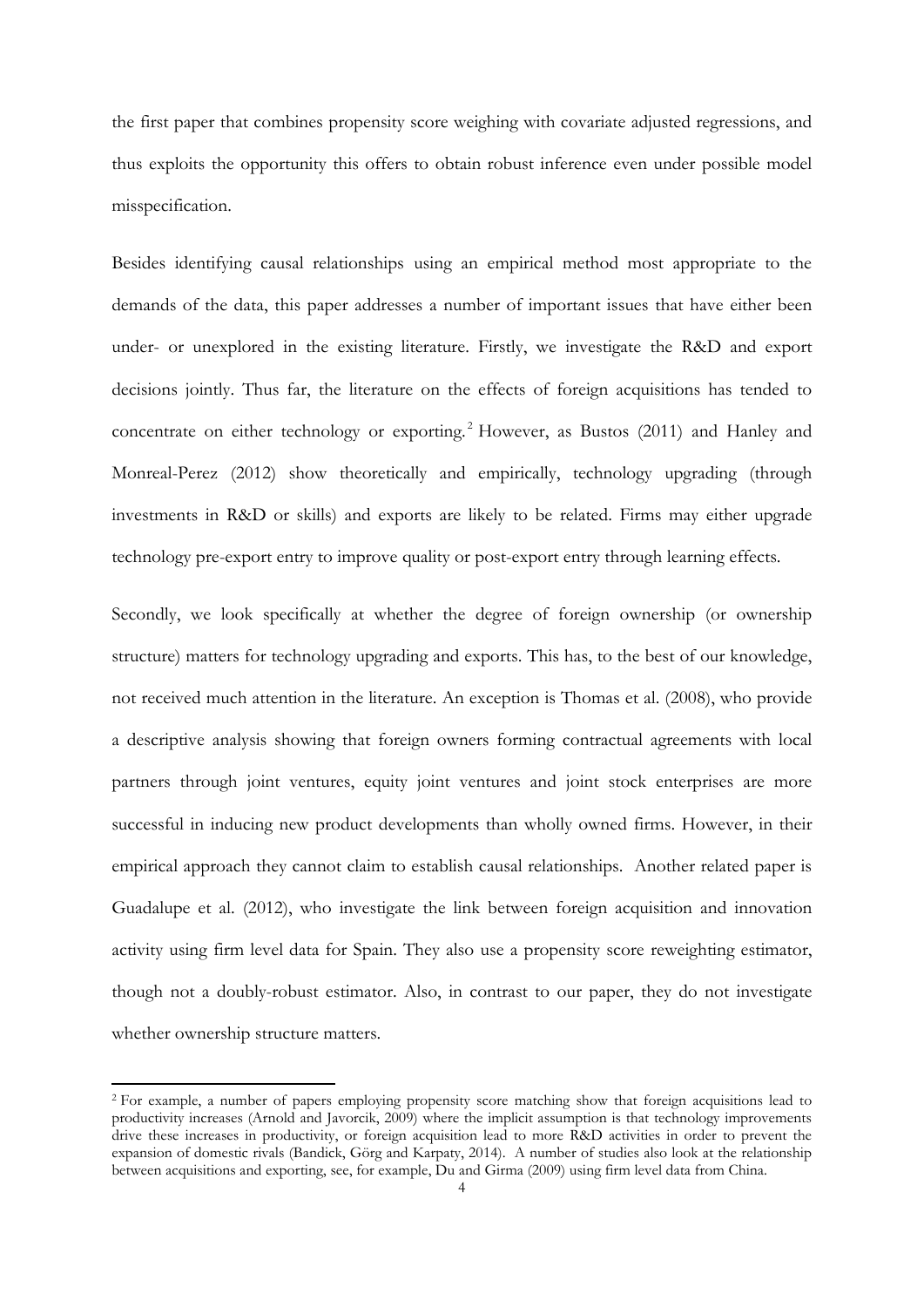Thirdly, a distinctive feature of our paper is the focus on new export markets entrants and first time R&D investors. Prior exporting and R&D experience or lack thereof could be a sign of some unobserved firm level heterogeneity, and it can be empirically difficult to disentangle statedependence from acquisition effects. Thus focusing on changes in exporting and R&D status provides a cleaner identification strategy.

The remainder of the paper is structured as follows. Section 2 discusses investment liberalisation episodes in China and how these inform our study. Section 3 describes the firm level data we use and presents some descriptive statistics. Section 4 outlines the empirical methodology used. Section 5 discusses our main findings, and reports results from a number of sensitivity and robustness analyses. Some concluding comments are presented in Section 6.

#### **2. Institutional background**

<span id="page-6-0"></span>-

We provide a brief description of the salient features of foreign investment liberalisation in China in order to show that China provides a very suitable test case to investigate the relationship between FDI, export entry and technology take-off. This will also help demonstrate how changes in FDI legislation resulting from investment liberalisation have informed the design of our econometric analysis.

Prior to its accession to the WTO in 2001, China's FDI policy was rather restrictive involving a cumbersome examination and approval system through which the government exerted control over the entry of foreign firms (Chen, 2011; Qin, 2007). One of the most important guidelines for FDI and industrial government policy was the "Catalogue of Industries for Guiding Foreign Investment" (Catalogue) which was issued in 1995 and then amended in the wake of China's WTO entry in March 2002. It classified FDI in the industrial sectors as "encouraged", "restricted", "permitted", or "prohibited" and imposed restrictions<sup>[3](#page-5-0)</sup> on foreign investment forms

<sup>&</sup>lt;sup>3</sup> The restrictions imposed on foreign firms ranged from performance requirements to foreign equity share limits.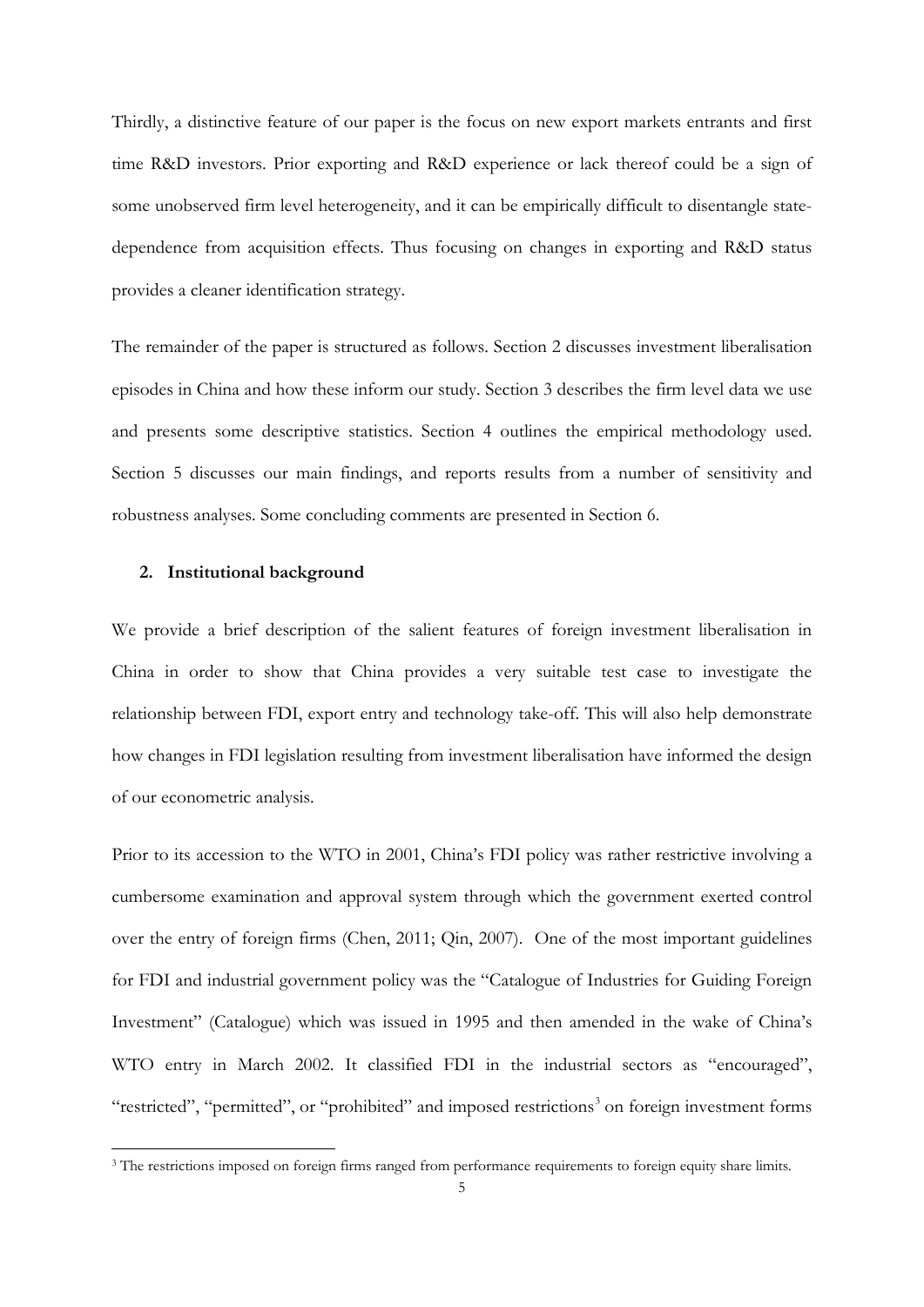and shareholdings in certain key industrial sectors. The amendments increased the number of sectors open to foreign investment, allowed wholly foreign owned enterprises to join without having a Chinese partner. It also removed WTO-incompatible requirements on sectors such as requiring exporting a stipulated percentage of the goods produced within China (Wang, 2004). Following the investment liberalisation the catalogue increased the number of encouraged industries from 186 in 1997 to 262 in 2002, and reduced the number of restricted industries from 112 in 1997 to 75 in 2002 (Qin, 2007).

Encouraging investment to produce exports and promoting technology transfers have been two of the main emphases of China's investment policy. According to the new Catalogue, China encouraged more FDI inflows into targeted sectors and industries, especially in export-oriented and high-technology industries. As discussed by Chen (2011) and Long (2005), the major changes in legislation on foreign investment in non-prohibited industries are (i) FDI may take the form of wholly foreign-owned enterprises or equity joint ventures with no restriction placed on foreign partners being the minority or majority shareholders (removing the stipulation that foreign parties are required to contribute at least 25 percent of total capital); (ii) Mandatory export requirements imposed on wholly owned foreign firms and joint ventures were removed (they were required to export at least 70 per cent of their production). Under the amendments, each FDI firm is free to allocate sales of its products to either China's domestic or its export market; (iii) The requirement for wholly-owned foreign firms to engage in technology transfer and establish R&D centres is also no longer in place. This makes it more attractive for foreigninvested firms to invest in R&D in China. To encourage FDI in high-tech industries and to accelerate the pace of introducing advanced technologies from aboard, China also issued a separate "Catalogue of Encouraged Hi-Tech products for foreign investment" that listed eleven types and 721 items where investment is encouraged to improve China's technological base, including electronics and information, software, aeronautics and astronautics etc (Breslin, 2006).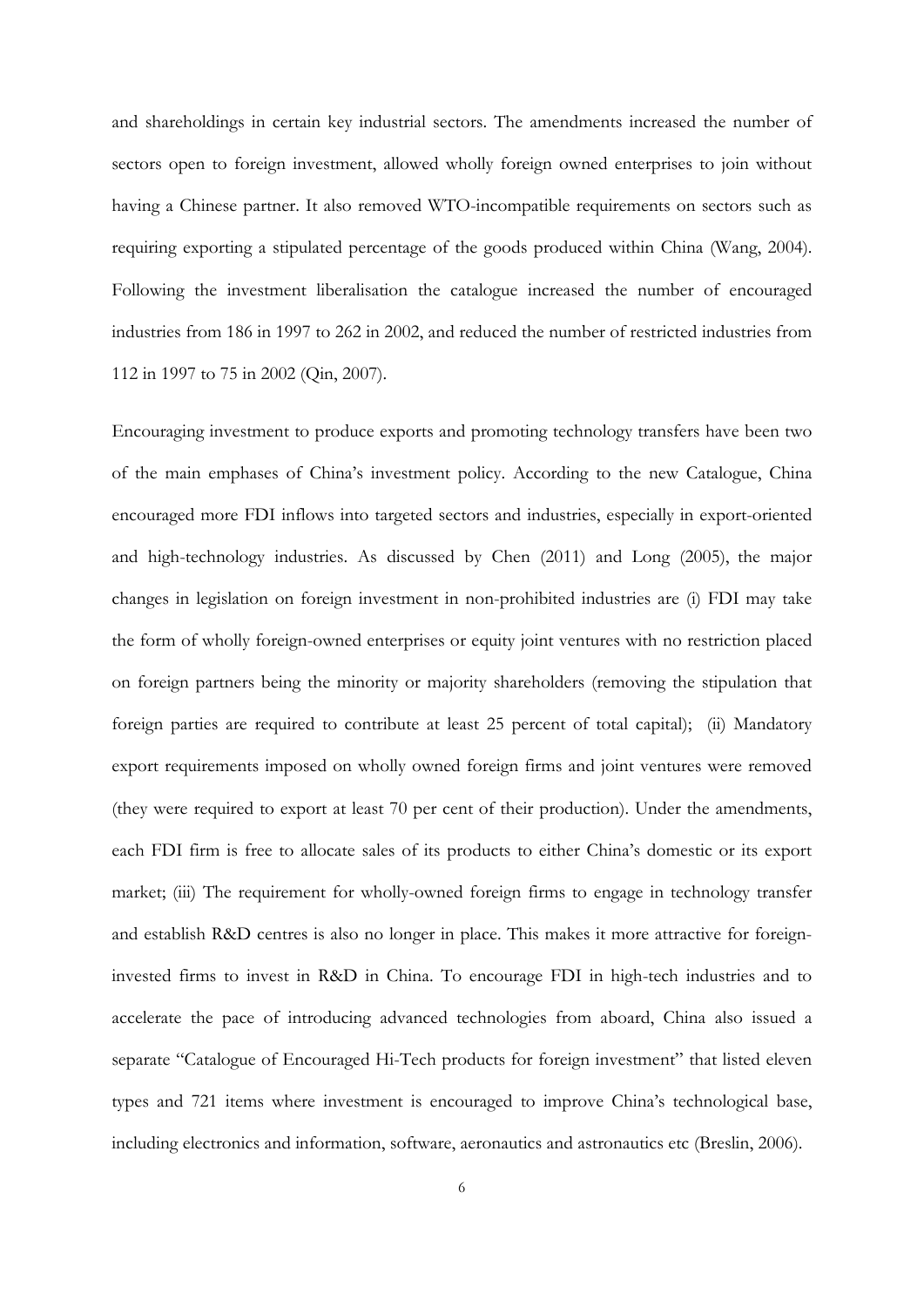As discussed in section 1, technology upgrading through FDI investment could also be related to exports, which forms one of the main assumptions in our econometric estimation. Indeed, in China promoting advanced technology and exporting are closely linked to each other. Advanced science and technology products have become the key to China expanding its exports after its accession to the WTO in 2001. For example, China's industrial tariffs on IT products by 2005 fell from the previous average of 13.3 percent, to zero. In 2006, IT products constituted over 10 percent of China's entire industry value added, and 37.6 percent of China's export ratio (Chen and Shi, 2008).

A noticeable effect of the exogenous (from the firms' point of view) policy shift towards greater investment liberalisation is that wholly owned FDI enterprises have become the most popular form of FDI in China (Long, 2005). This indeed motivates our concern whether ownership structure mediates the FDI-export/R&D relationship.

There are two plausible arguments as to how ownership structure should affect technology upgrading and exports. Firstly, one may expect that a higher foreign ownership share should lead to higher levels of investment in technology and skills. There is case study evidence by Mansfield and Romeo (1980) that multinational parent firms transfer more up-to-date technology to wholly-owned affiliates than to joint ventures. Also, econometric studies by Asiedu and Efahani (2001) and Javorcik and Saggi (2010) show that multinationals with the highest level of technology enter host countries via wholly owned affiliates rather than joint ventures. This higher use of technology may arguably translate into technology upgrading and higher export activity in the acquisition targets.

Secondly, however, one may also make a case that higher foreign ownership may be associated with lower technology and skill upgrading, if one assumes that there are different levels of technology gaps between purchaser and target depending on the level of foreign-ownership. If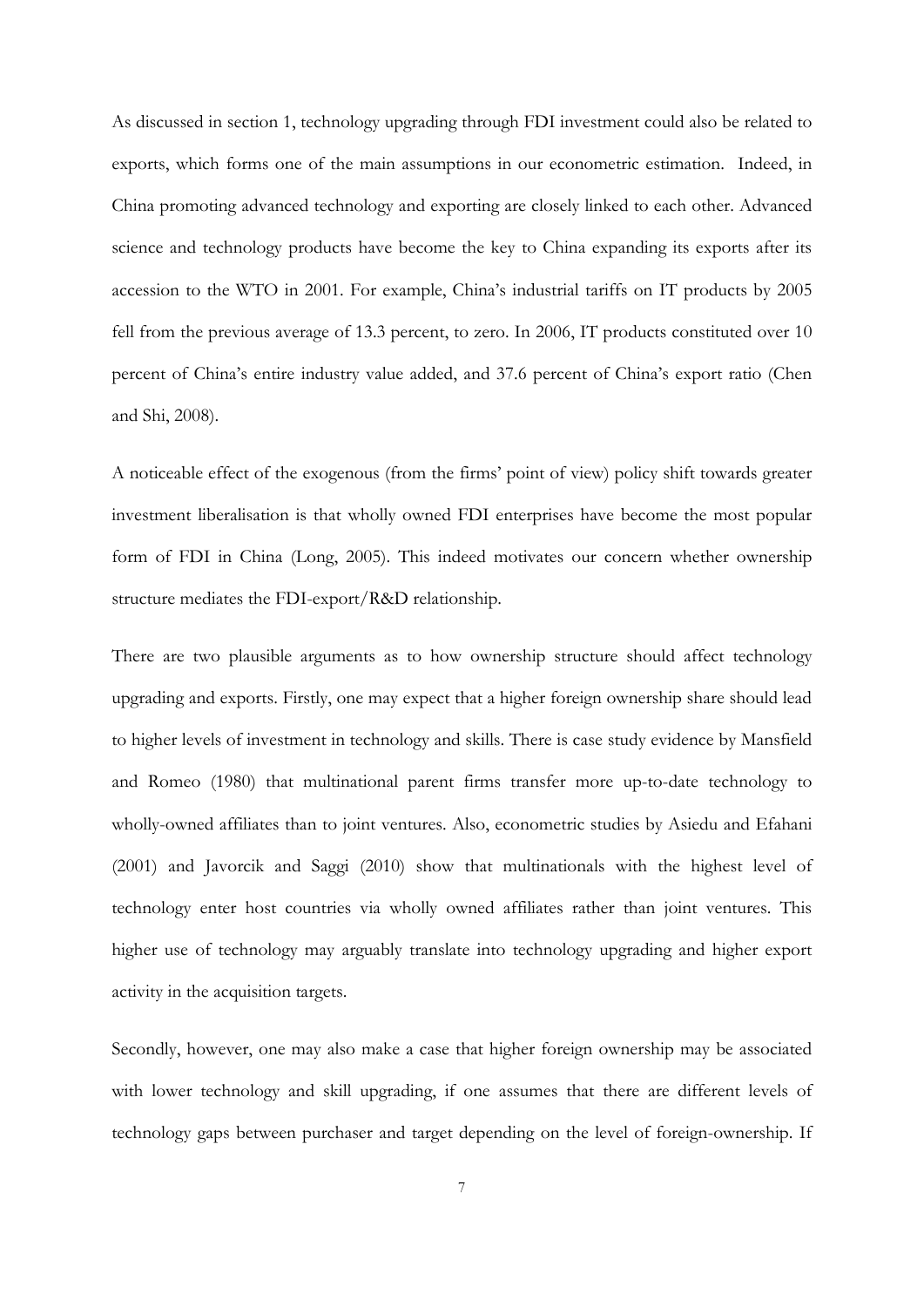foreign owned firms tend to cherry pick the "best" targets for wholly-owned takeovers, then there may be only little need for technology upgrading as these firms are already operating close to the technology frontier. However, for partially-owned firms, which are initially operating using lower levels of technology, there would be a higher technology gap vis-a-vis the target and the purchaser, hence, a higher level of technology and skill upgrading would be possible after the acquisition. Another, less benevolent view, may be that foreign owners are more likely to integrate wholly-owned affiliates completely into their international production network, stripping the affiliate of its R&D activities and relocating it to the headquarters. This may be less likely if a Chinese partner is involved. The theoretical expectation is, therefore, ambiguous and needs to be decided by empirical evidence.

It is precisely because hitherto existing restrictions on foreign ownership structure and mandatory export and technology transfer requirements had been lifted that we are better positioned to identify the causal effects of different forms of foreign acquisitions on export markets entry and technology take-off.

### **3. Description of the dataset**

Our empirical analysis draws on a comprehensive firm level dataset, the Annual Reports of Industrial Enterprise Statistics, compiled by the China National Bureau of Statistics. The dataset covers all firms in China with an annual turnover of more than 5 million Yuan (about \$800,000). These companies account for an estimated 85–90 percent of total output in most industries. The dataset includes information on the fraction of paid-in capital by foreign investors, R&D expenditure, employee training expenditure, export value, gross output, value added, wages, employment, ownership structure, industry affiliation, and geographic location, amongst other variables. The data used in the analysis cover the period 2001 (China's WTO entry year) to 2007 (just before the onset of the global financial crisis) and comprises more than 1.3 million observations from about 446,000 firms.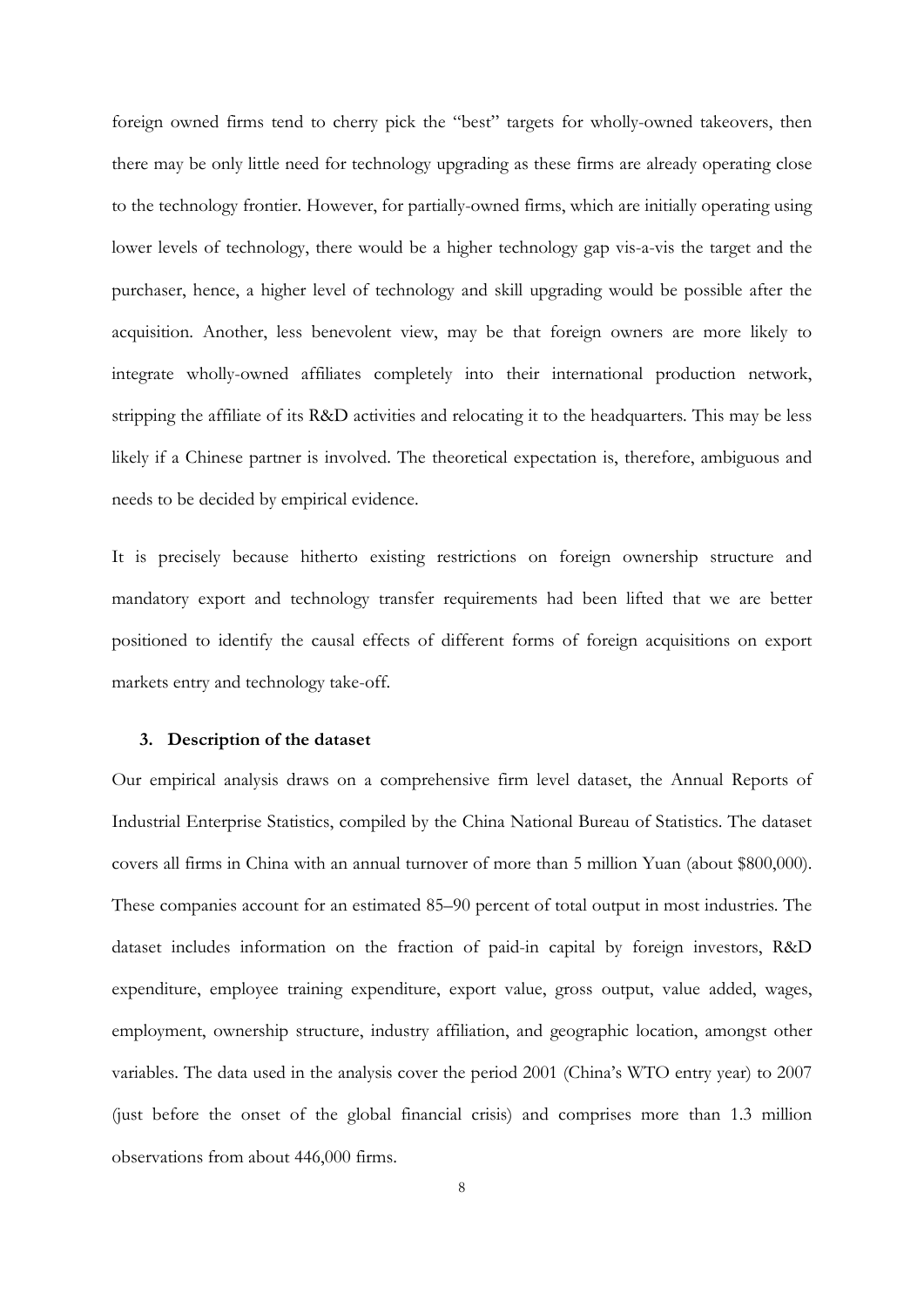However, in view of the objective of this paper which is to identify the technology take-off and export markets entry effects of foreign acquisition following investment liberalization, our econometric analysis is confined to domestic firms which had no prior exporting and R&D in 2001. Of those, we then define a "treatment group" as those firms that attracted foreign capital for the first time between 2002 and 2006. Those firms that remained in domestic hands during the observation period are our "control group", again provided that they had no exporting and R&D activity prior to 2002. We also impose the condition that a firm has to be observed for at least three consecutive years in the sample. This leads us to an unbalanced panel of 27,513 firms. This panel data allows us to control for pre-acquisition characteristics and evaluate the posttreatment effects on the year of acquisition and two periods following acquisition.

We define a foreign acquisition in time *t* as a firm that has a zero foreign ownership share in *t-1*, and a positive share in *t*. Acquisitions with "high" foreign ownership shares may have different implications than acquisitions with "low" foreign involvement. Rather than distinguishing two categories of shared and full ownership, as e.g., in Javorcik and Spatareanu (2008), we consider four foreign ownership categories based on the share of capital paid in by the foreign investors. This allows us a finer distinction, by providing for possible differences between minority and majority foreign ownership categories.

The first category comprises those acquired firms with a share of foreign capital lower than 25 per cent (which we refer to as small minority foreign acquired firms). These are defined by the Chinese authorities as local firms, but with some level of foreign capital. The second category includes firms with a foreign share higher than or equal to 25 per cent but lower than 50 per cent, which are considered foreign firms with minority foreign ownership. Our third category contains firms with a foreign share higher than or equal to 50 per cent but lower than 100 per cent, that is, foreign firms with majority foreign ownership. Finally, our last category comprises those fully (i.e., 100 percent) acquired firms.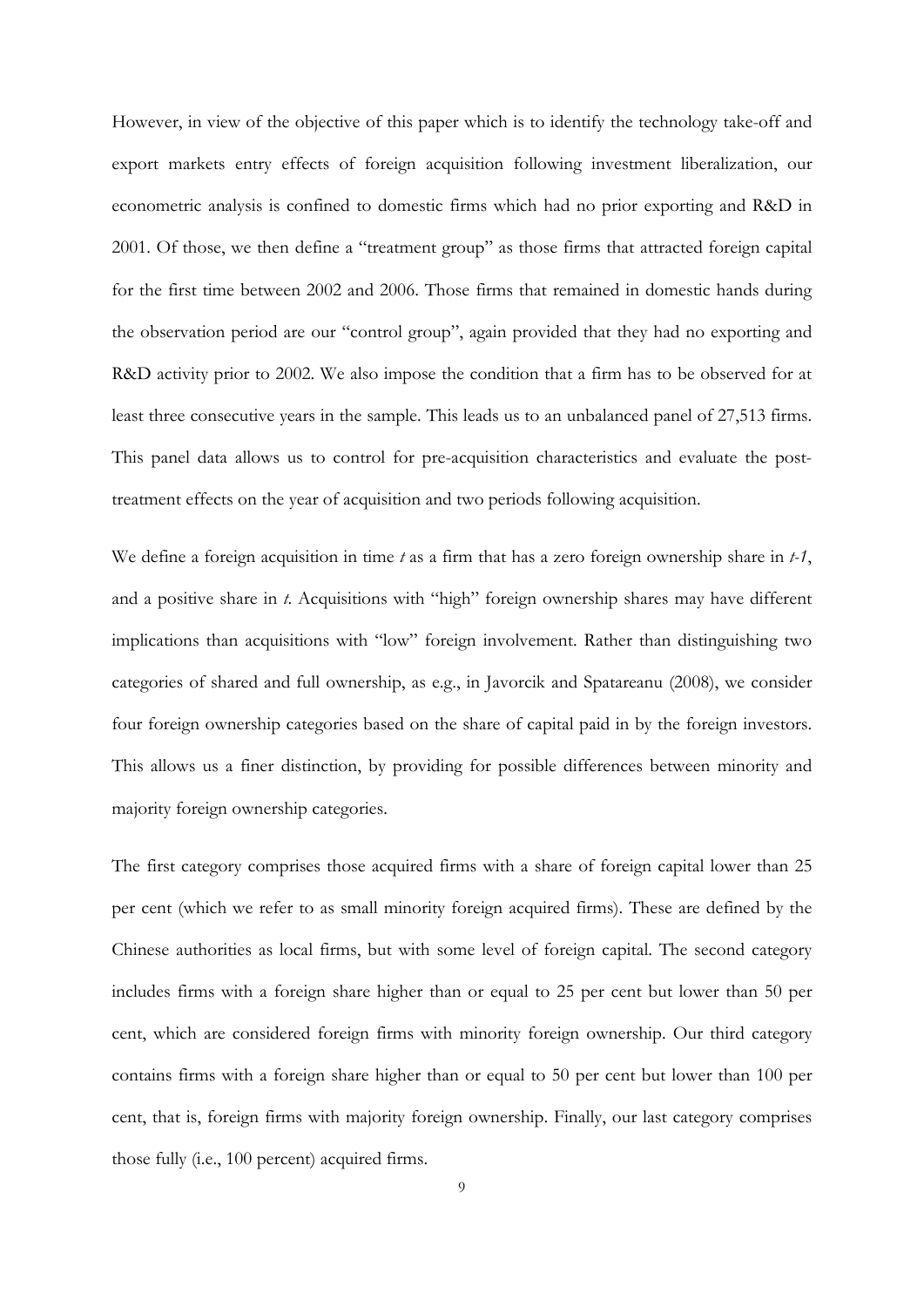Table 1 gives the frequency distribution of foreign acquired firms in the sample by type of foreign acquisition and year. 1,509 firms (about 5.5 per cent of our sample of firms) received foreign capital for the first time between 2002 and 2006. Wholly owned foreign subsidiaries made up 34 per cent of total acquired firms during the observation period, foreign subsidiaries with majority foreign control accounted for 23 per cent, joint ventures with minority foreign participation represented 33 per cent and local firms that attracted low levels of foreign capital accounted for the remaining 10 per cent.

For the acquired firms, our dataset also allows us to distinguish two types of investors: those Chinese companies investing from Taiwan, Hong Kong and Macao (which we refer to as ethnic Chinese investors) and those multinational firms investing from the rest of the world (which we call foreign MNEs). Our dataset also identifies the type of local partnership, namely private versus state-owned local partners.

Table 1 also shows the distribution of acquired firms according to these characteristics<sup>[4](#page-6-0)</sup>. The sample is fairly balanced between takeovers by ethnic Chinese investors and MNEs from other countries across most of foreign ownership categories. By contrast, foreign acquisitions with state-owned entities as local partners are more common amongst takeovers with higher foreign participation (while 43 percent of small minority foreign acquired firms involve state-owned entities as local partners, this fraction increases to 52 and 66 percent amongst minority and majority acquisitions, respectively).

### *[Table 1 here]*

-

<span id="page-11-0"></span><sup>4</sup> The raw data also show that the foreign acquisitions exhibit considerable diversity across different industries. Detail is available upon request.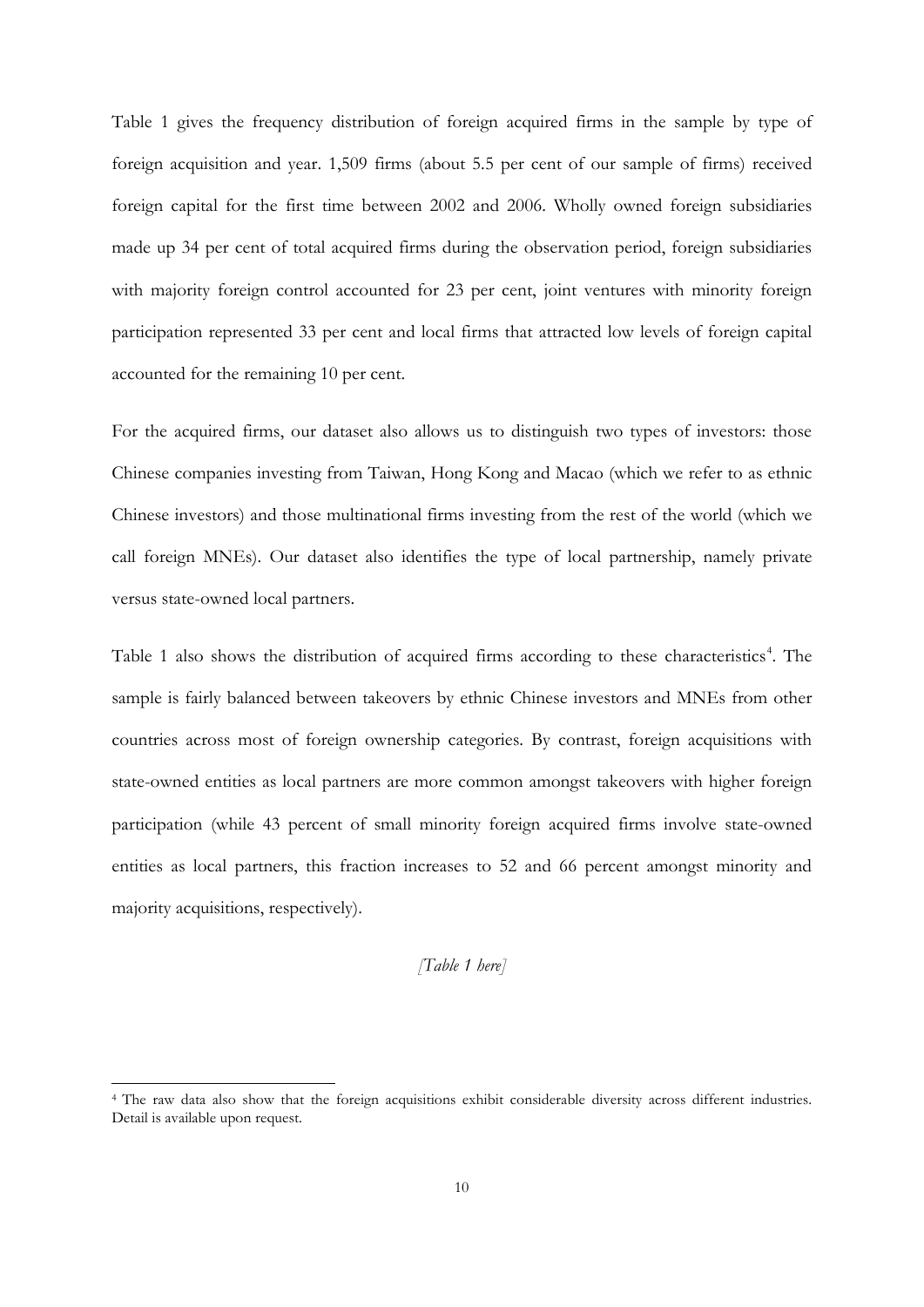Table 2 gives precise definitions of the main variables used in the analysis. These consist of the treatment variables (type of foreign acquisitions), the outcome variables (R&D and export market entry) and the pre-acquisition characteristics which are hypothesised to affect the likelihood of acquisition as will be discussed in the next section.

### *[Table 2 here]*

Figure 1 depicts the proportion of exporting and R&D firms by foreign ownership structure (relative to domestic firms) in the year of acquisition and a year later. This preliminary graphical analysis shows a substantial gap between the proportion of domestic and foreign export firms. The gap is roughly proportional to the share of foreign capital, and increasing over time. By contrast, apart from small minority foreign firms, the difference between the proportion of domestic and foreign R&D firms is not that large and decreases with the share of foreign capital. This preliminary analysis suggests that acquired firms with higher levels of foreign ownership are more likely to experience larger export benefits. In contrasts, technological improvements seem to be more likely to occur amongst acquired firms with lower foreign control.

Table 3 provides summary statistics of pre-acquisition characteristics by type of acquisition. Simple t-tests of equality of means reveal that future recipients of foreign capital were younger, larger, more productive, less leveraged, and paid higher wages compared to firms that remained domestically-owned<sup>[5](#page-11-0)</sup>.

### *[Table 3]*

<span id="page-12-0"></span>Overall, these descriptive statistics point out the necessity of adjusting for differences in observable characteristics in the treated and control groups in order to accurately identify our post-acquisition effects.

<sup>–&</sup>lt;br><sup>5</sup>Full detail of the t-tests is omitted in the interest of saving space. Results are available upon request.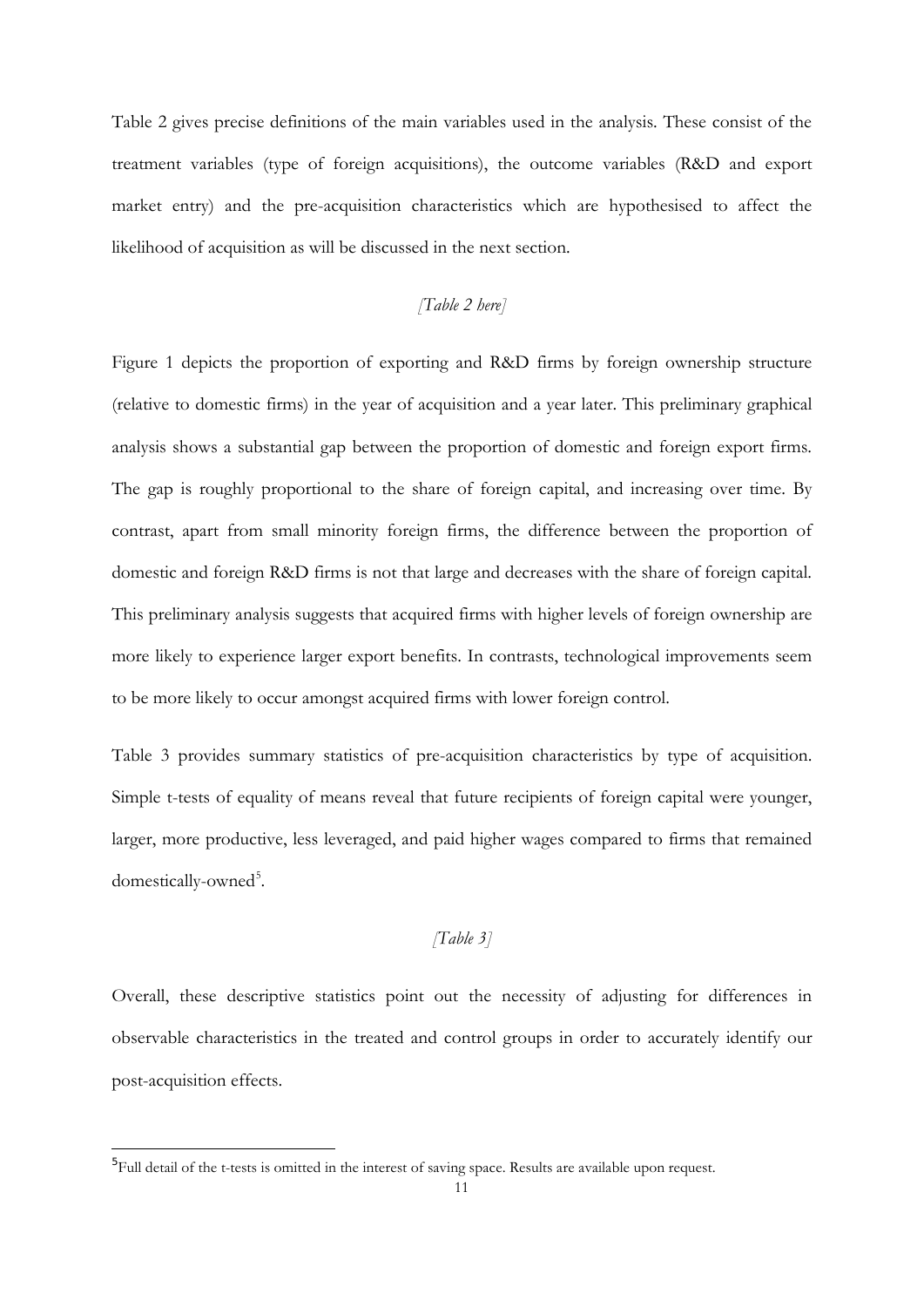#### **4. Empirical methodology**

Recall that the chief research question is whether a hitherto non-exporting and non-R&D domestic firm is more likely to become an exporter and upgrade its technological capacity by undertaking R&D when it receives foreign capital. A second question is whether the degree of foreign ownership plays a role in stimulating these changes. Thus the main parameter of interest is the average treatment or causal effect of foreign acquisitions on the *probability* of exporting and engaging in R&D for the first time. The outcome variable of interest is therefore the *change* in exporting and R&D status between the pre- and post-acquisition periods, akin to using a difference-in-differences strategy.

#### **a. Basic setup**

As discussed in Section 3, we define one domestic ownership and four foreign ownership structures, which we denote as  $s=1,...,4$ , where: (1)  $s=1$  if the foreign ownership share is less than 25 percent, (2)  $s=2$  if the share of foreign ownership ranges from 25 to 49 percent, (3)  $s=3$ if the share of foreign capital is between 50 and 99 percent, and (4)  $s=4$  if the firm is fully acquired (100 percent) by the foreign investor. In the presence of multiple treatments, the researcher can in theory consider any pairwise combination of the categories and estimate the desired treatment effects (e.g. Lechner, 2002). Consistent with the objective of this paper, we set domestic ownership as the control group (s=0) to construct the counterfactual outcome that the newly foreign-owned firms had remained in domestic hands. However, by way of further analysis, we will also report results from setting wholly foreign owned firms as the counterfactual group.

We define our foreign ownership treatment variable  $F_{it}^s$  (for each  $s=1,...,4$ ) equal 1 if firm *i* that had been in domestic hands up to year *t-1*, is acquired at time *t* in foreign ownership category *s*; and 0 if it still remains domestically owned. Let  $Y_{it+\tau}^s$  be the potential *outcome* under foreign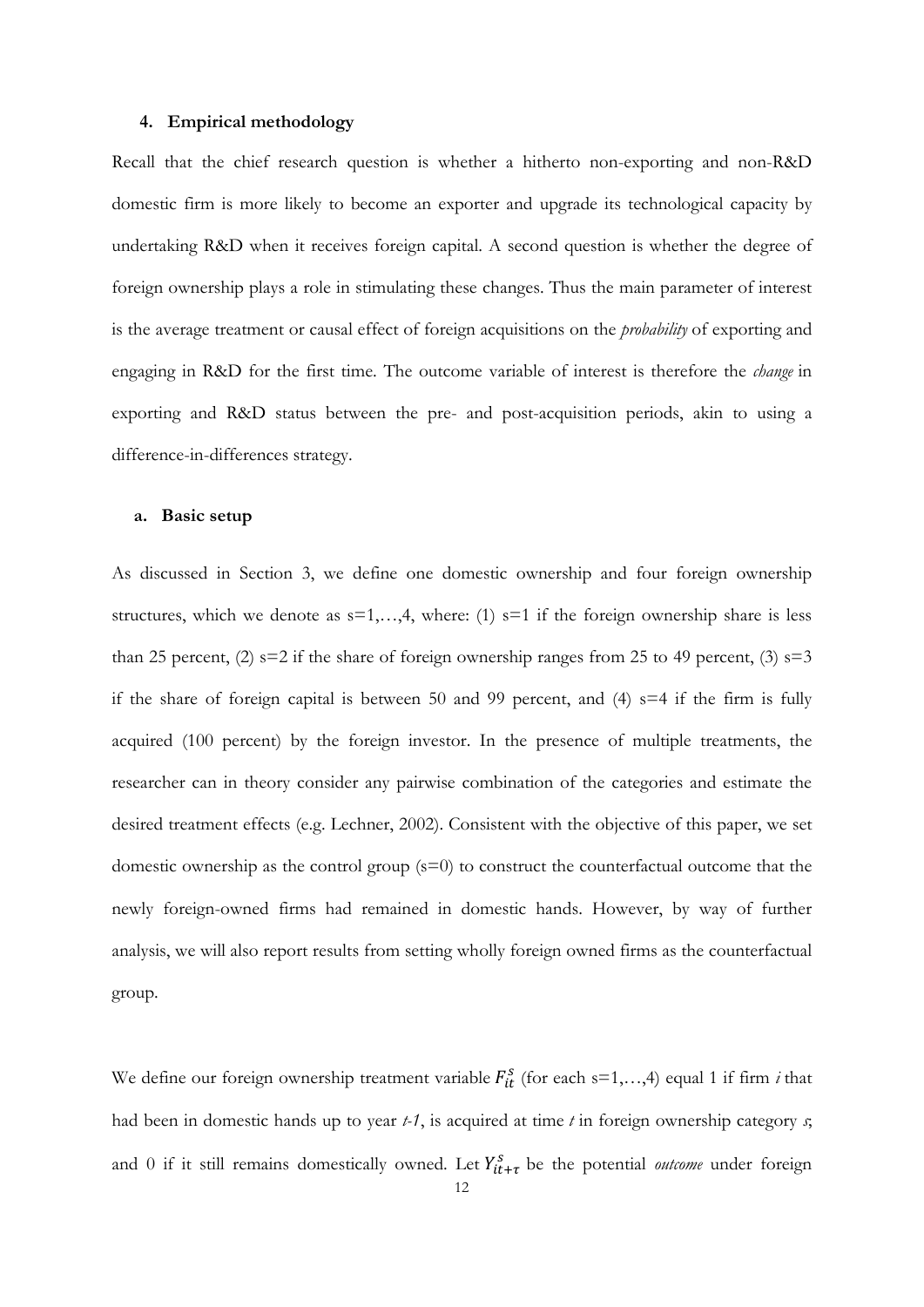ownership category *s* at time  $t+\tau$ ,  $\tau \ge 0$ . Also denote by  $Y_{it+\tau}^0$  the potential outcome had the firm not received any foreign capital. For each firm, only one outcome is observed, the remaining four outcomes are *counterfactuals*. As mentioned before, in our empirical analysis these outcomes refer to the probability of observing a *change* in the firm's R&D/exporting status between time *t* and t*+*τ. We evaluate the post-investment effects in the year of acquisition and two subsequent periods.

To evaluate the average treatment effects of *type-s* foreign ownership*,* we need to estimate the difference between the mean outcome of all firms receiving foreign capital under foreign ownership *s*, and the mean outcome of the *same* group of firms had they not become foreign subsidiaries:

$$
\theta_{t+\tau}^s = E[Y_{it+\tau}^s - Y_{it+\tau}^0] \tag{1}
$$

The fundamental problem of causal inference is that the quantity  $Y_{it+\tau}^0$  is unobservable. That is, we cannot observe the technology and exporting status of foreign acquired firms had they not received FDI. Taking the mean outcome of all domestic firms as an approximation is inappropriate because it is most likely that firms' characteristics that determine the equity position of the foreign investor also determine their future performance.

In the microeconometric evaluation literature, selection on observables refers to the fact that the treatment and control group differ with respect to some measurable characteristics or confounders. Thus selection on observable makes a simple comparison of post-treatment outcomes of the two groups problematic. Two popular estimation strategies used to address this problem are: (1) covariates/confounders adjusted regression where both the treatment and a saturated function of the confounders are included, and (2) variants of propensity-score matching, including inverse propensity score reweighting where subjects with higher ex ante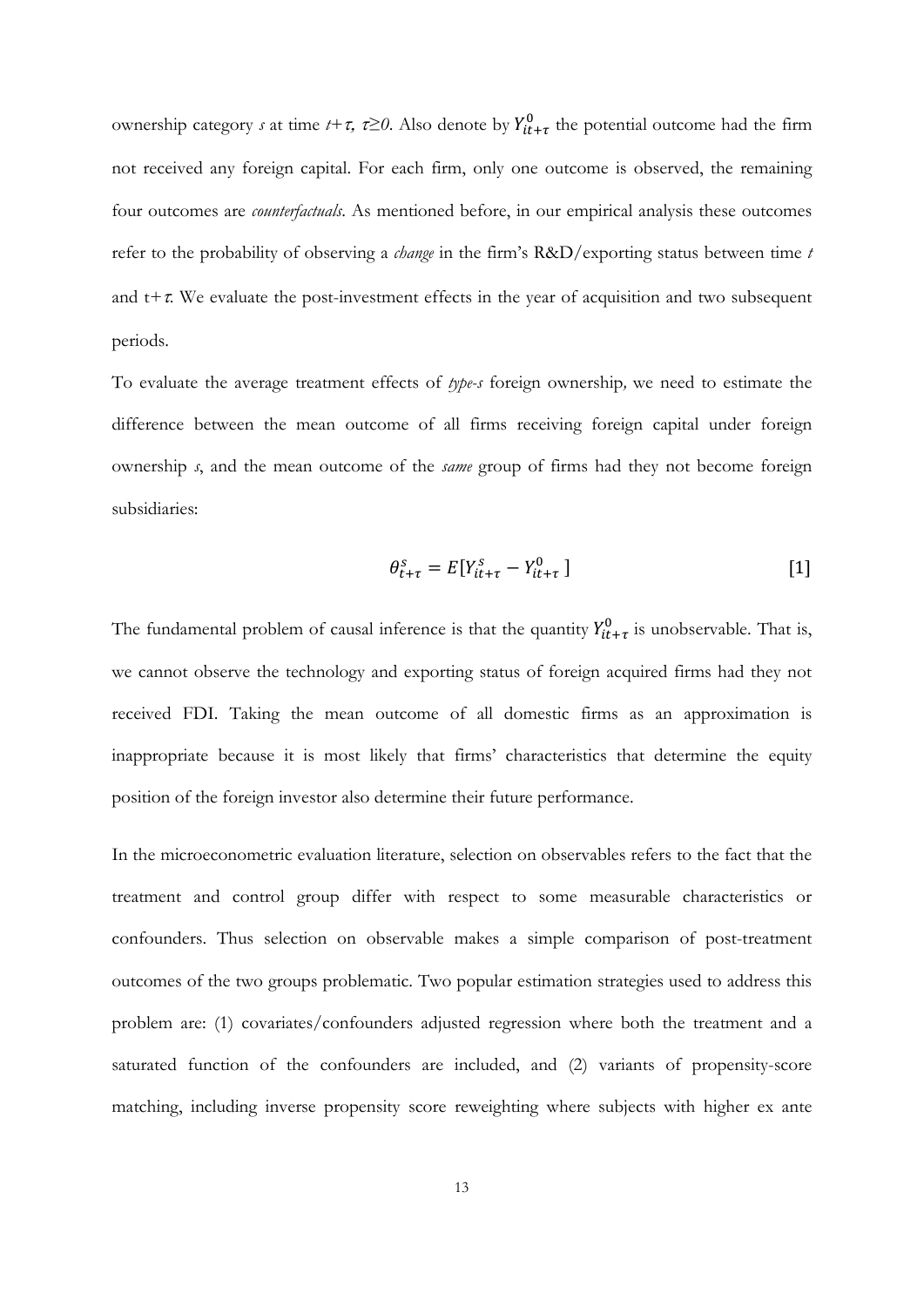probabilities are given less weight to control for selection bias<sup>[6](#page-12-0)</sup>. As far as the former strategy is concerned, unbiased identification requires that the researcher specifies the regression equation correctly. On the other hand, an identification concern with inverse propensity score weighting is that all relevant confounders might not be included in the model used to estimate propensity scores.

In this paper we identify the causal effects using the so-called doubly-robust estimator due to (Bang and Robins, 2005; Emsley et al, 2008) [7](#page-15-0) . This estimator combines the propensity score reweighting estimator due to Hirano et al. (2003)<sup>[8](#page-15-1)</sup> with covariates adjustment regression, including a flexible translog function of the covariates in the regression (also known as a saturated function). The doubly robust estimator derives its name from the fact that it provides two opportunities to adjust for selection on observables by combining inverse probability reweighting with regression covariates adjustment. The main advantage of doubly-robust estimators of causal effects is that by combining covariates adjusted regression with inverse probability weighting it offers the possibility of unbiased inference even under model misspecification as long as either the conditional mean regression or the propensity score models are correctly specified.

An additional complication in our setup is the fact that the outcome variables are discrete and jointly determined, suggesting that a simple linear probability model is unlikely to be, at least in theory, an adequate empirical tool. To deal with these features, we model the R&D and exporting decision jointly using inverse propensity score reweighted bivariate probit regressions which also include a saturated (translog) function of a host of pre-treatment characteristics. As

-

<sup>6</sup> Some examples of the application of these methods in the international trade literature include Arnold and Javorcik (2009), Girma and Görg (2007), Görg et al. (2008) and Guadalupe et al. (2012).

<span id="page-15-2"></span><span id="page-15-0"></span><sup>7</sup> See also the Stata treatment-effects reference manual: Release 13, which can be accessed at <http://www.stata.com/manuals13/te.pdf>

<span id="page-15-1"></span><sup>&</sup>lt;sup>8</sup> Busso et.al (2009) show that propensity score reweighting estimators typically outperform propensity score matching estimators. It is worth noting that, strictly speaking, standard matching estimators wouldn't be appropriate in this setting because of nonlinearity in the outcome variables.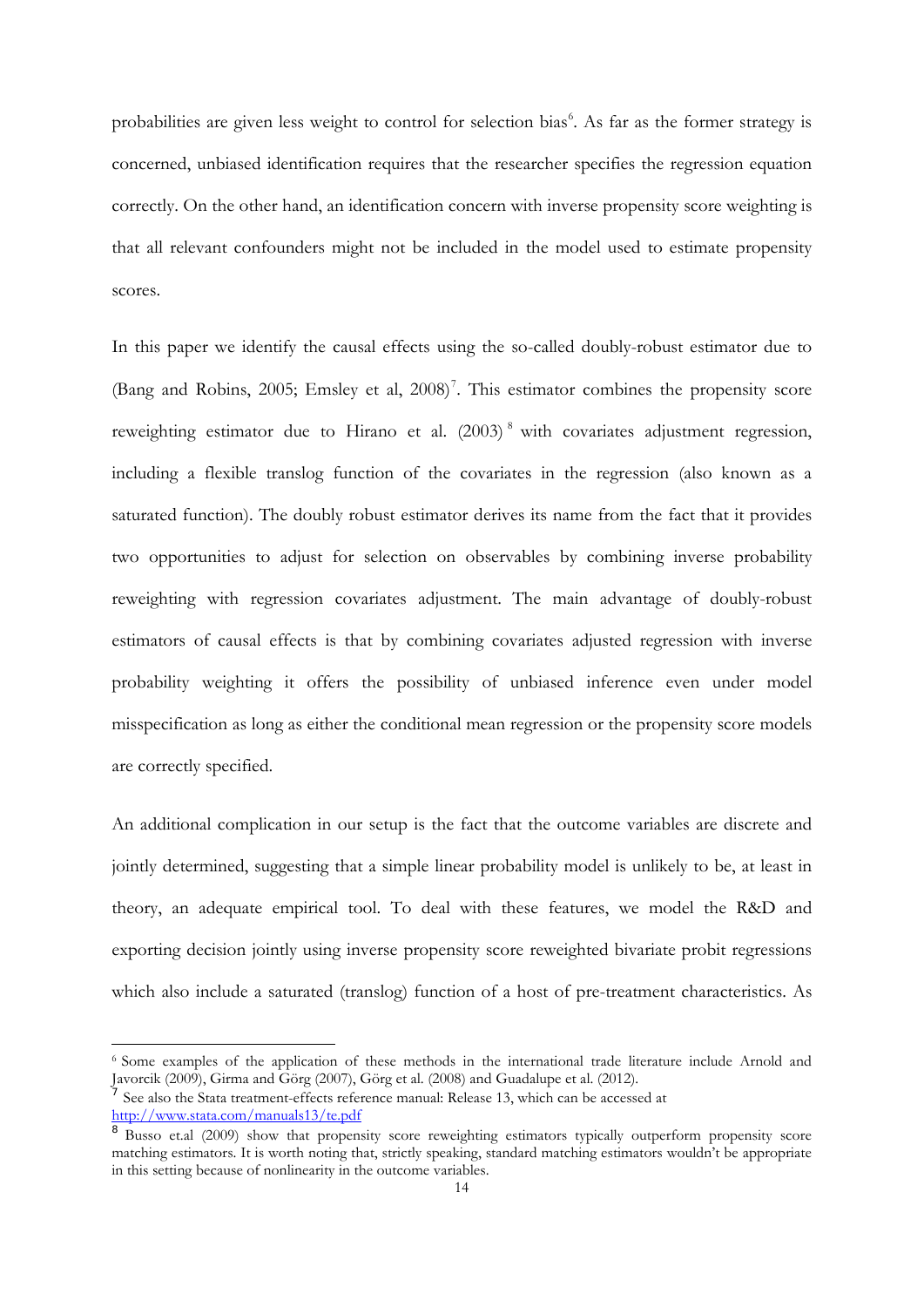mentioned before, this estimator is consistent when the parametric model for either the propensity score (an ordered logit model of foreign ownership structure in our case) or the regression function (bivariate probit in our case) is correctly specified.

### **b. Doubly-robust regression**

We consider a series of covariance adjusted propensity-score re-weighted bivariate probit regressions of the joint decision to export and engage in R&D of the following general form:

$$
Prob(RD_{it+\tau} = 1) = \phi_1[\beta_1 + \alpha_1 F_{it}^s + g(X_{it-1}) + \varepsilon_{it+\tau}]
$$
\n[2a]

$$
Prob(EXP_{it+\tau} = 1) = \phi_2[\beta_2 + \alpha_2 F_{it}^s + g(X_{it-1}) + u_{it+\tau}]
$$
 [2b]

$$
(\varepsilon, u) \sim Bivariate \, Normal \, \left[ \begin{pmatrix} 0 \\ 0 \end{pmatrix}, \begin{pmatrix} 1 & \rho \\ \rho & 1 \end{pmatrix} \right] \tag{2c}
$$

for  $s = 1, 2, 3$  and 4, and with error correlation parameter  $\rho$ .

In the above equation  $RD_{it+\tau}$  (  $EXP_{it+\tau}$ ) is set to 1 if there is a change in the firm's R&D (exporting) status between t-1 (pre-acquisition period) and *t+*τ, and to 0 otherwise; *g*(.) is the translog function which consists of the second order polynomial of the vector of pre-treatment covariates  $(X)$  and their full interactions (i.e. the saturated function).

Because we are interested in average treatment effects (ATE) of foreign acquisition, the doubly robust estimator would require weighting treatment observations by  $\frac{1}{P^s}$  and the counterfactual observations by  $\frac{1}{1-P^s}$ , where  $p^s$  is the conditional probability of being acquired under type-*s* foreign ownership structure relative to remaining in domestic hands.

Since we are estimating a nonlinear probability model, neither  $\alpha_1$  nor  $\alpha_2$  in the above model is equivalent to the average treatment effects of foreign acquisitions on the probability of R&D and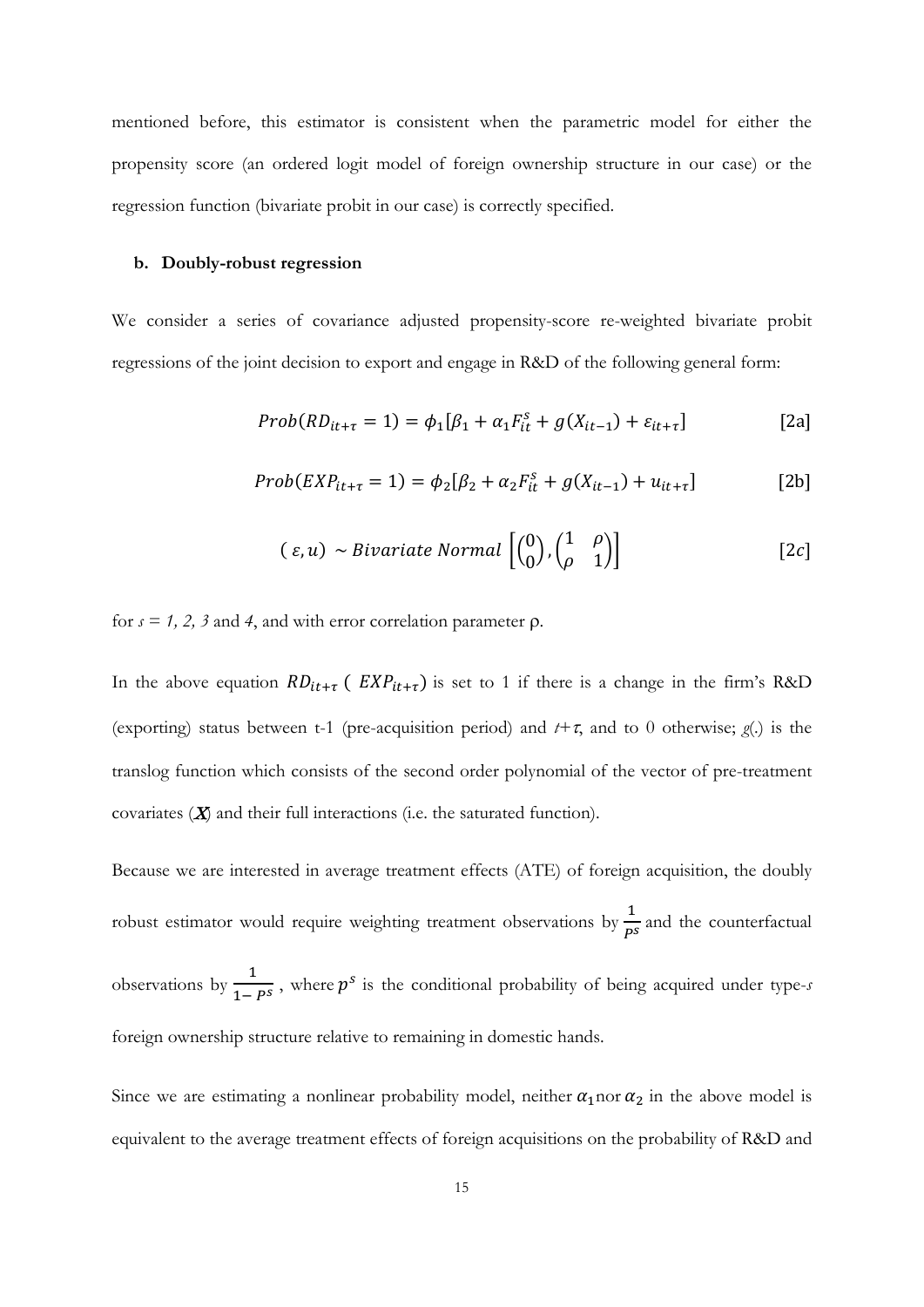exporting respectively<sup>[9](#page-15-2)</sup>. To recover average treatment effects from bivariate probit estimates we need to perform further computations. We discuss the steps involved in these computations using the estimation of the average treatment effects of foreign acquisition on the probability of export markets entry as an example.

(i) First, we estimate the determinants of foreign acquisition using an ordered logistic regression and from this we generate the relevant propensity score  $p<sup>s</sup>$  (see next sub-section for more detail on the propensity score estimation).

(ii) Second, we estimate the propensity score-weighted bivariate probit regressions (equations 2a-2c) with treated firms getting weight  $\frac{1}{p^s}$  and non-treated firms getting weight  $\frac{1}{1-p^s}$ .

(iii) Based on the bivariate probit model estimates, we predict the *potential* probability of exporting under each treatment,  $\hat{Y}_{it}^s$  (i.e. setting  $F_{it}^s = 1$  for all observations, i=1, ...N) and the same probability under the counterfactual case of no acquisition  $\hat{Y}_{tt}^0$  (i.e. setting  $F_{tt}^s = 0$  for all observations) :

$$
\hat{Y}_{it}^{s} = \phi_{2} [\hat{\beta}_{2} + \hat{\alpha}_{2} + \hat{g}(X_{it-1})] \text{ and } \hat{Y}_{it}^{0} = \phi_{2} [\hat{\beta}_{2} + \hat{g}(X_{it-1})]
$$
 [3]

(iv) Finally, we calculate the average treatment effect of acquisition on the probability of exporting as the average difference between the two potential outcomes:

$$
ATE = \frac{1}{N} \sum_{i=1}^{N} (\hat{Y}_{it}^{s} - \hat{Y}_{it}^{0})
$$
 [4]

with standard errors made robust to industry and region clustering.

### **c. Estimation of the propensity score**

We start by estimating an ordered logit model of foreign ownership structure based on the four categories of foreign ownership  $(s=1,...,4)$  and setting domestic ownership  $(s=0)$  as the base

<span id="page-17-0"></span><sup>&</sup>lt;sup>9</sup> For a discussion of how to estimate marginal treatment effects from bivariate probit regressions, see Nichols (2011)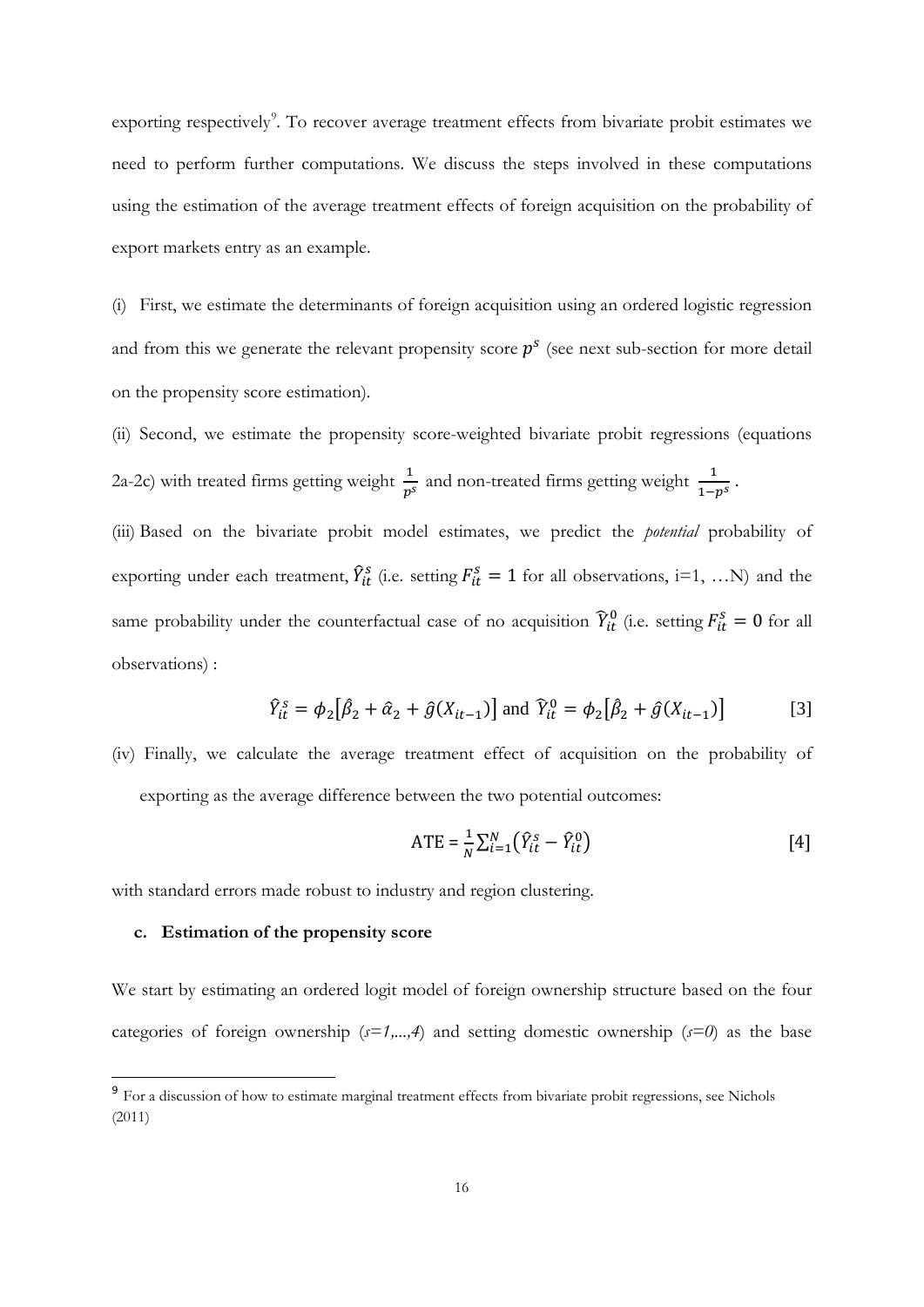group. We follow Lechner (2002) and predict the corresponding probabilities (omitting firm and time indices)  $\pi^s$ , s=0, …,4; and compute our propensity score relative to the base category as:

$$
p^s = \frac{\pi^s}{\pi^s + \pi^0} \tag{5}
$$

We model the probability of falling into each of the foreign ownership categories using an ordered logit specification conditional on *g*(*X*), where *X* is a vector of pre-acquisition covariates that are hypothesised to impact on the choice of foreign ownership structure, and *g* represents the translog function. In our empirical implementation, the vector of covariates X consists of firm size, age, wages productivity, SOE status and access to finance (leverage) and the full set of industry and time dummies $10$ . The choice of these covariates is guided by the existing literature on the determinants of foreign acquisition [e.g. Harris and Robinson (2002); Conyon et al. (2002) and Girma and Görg (2007)]. Note that the inclusion of leverage in the vector of covariates is motivated by the argument that Chinese firms with limited access to domestic finance are likely to be foreign takeover targets (Huang, 2005). However, it is worth remembering that as in all propensity score based methods, the ultimate choice of covariates rests on the success of the ensuing balancing tests.

The marginal effects from the ordered logit model of the determinants of the foreign ownership structure are reported in Appendix  $A$ .<sup>[11](#page-18-0)</sup> The sign and significance of the estimated coefficients are similar for all four types of ownership share. Our results are consistent with a large body of empirical work showing that foreign firms have strong preferences for the best performing firms ("cherry picking"). Thus, we find that younger, larger, more productive and higher wage (a possible proxy for skill composition) firms are more likely to be acquired by foreign investors. By contrast multinational firms are less inclined to buy into state-owned or highly leveraged firms.

<span id="page-18-1"></span><span id="page-18-0"></span><sup>&</sup>lt;sup>10</sup> The definition of these variables and their summary statistics are presented in Table 3.<br><sup>11</sup> The estimated raw coefficients, including the interaction terms between the covariates, are available from the authors upon request.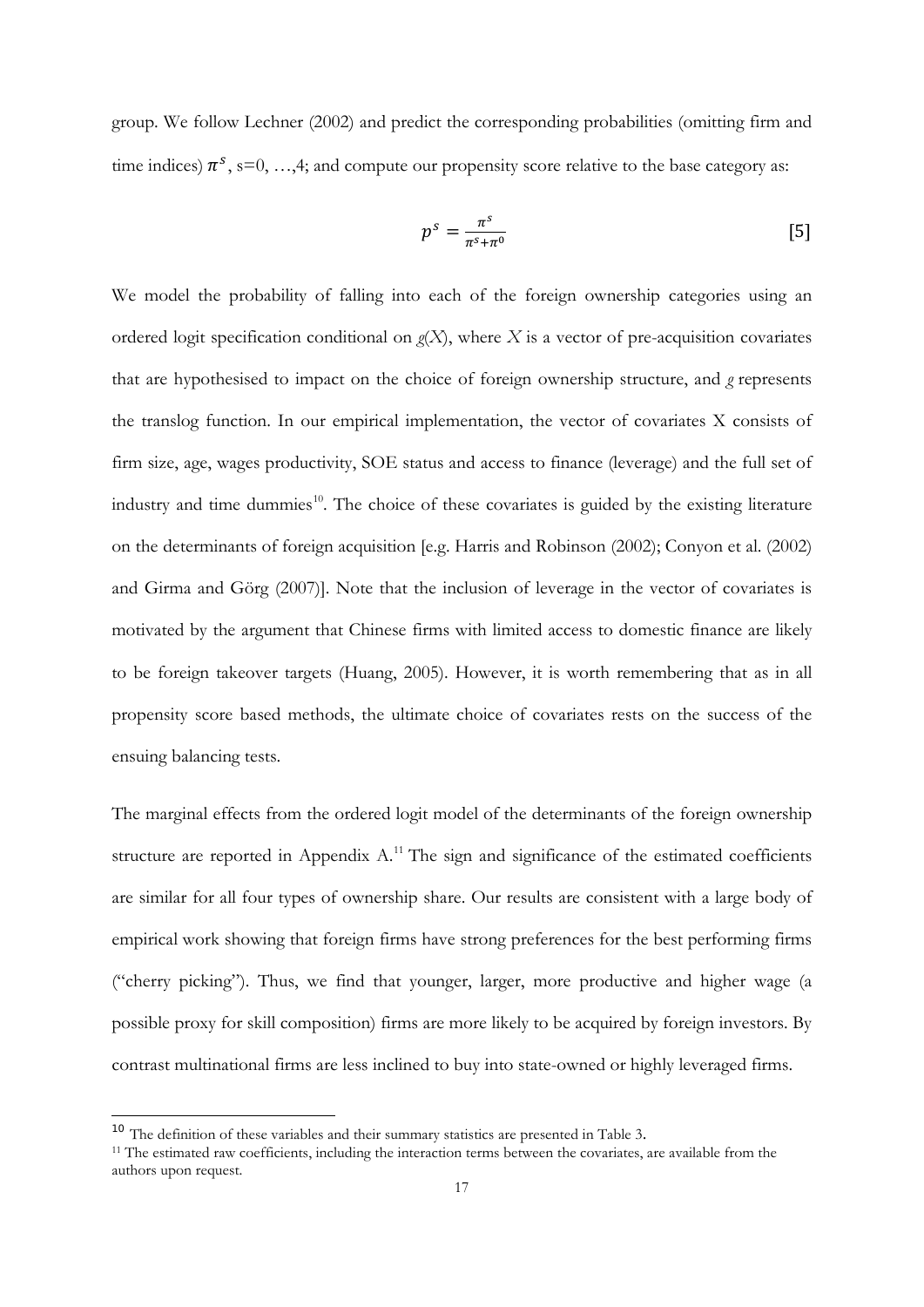#### **d. Common support and balancing conditions**

An important requirement for identifying causal treatment effects is the common support or overlap condition where the probability of being acquired under category s conditional on X is bounded between zero and one. We thus impose the common support condition to ensure that any combination of characteristics observed in the foreign acquired firms can also be replicated amongst domestic firms.

In addition, to ensure that the propensity score is successful in controlling for firm differences in the pre-acquisition period we carry out a series of balancing test. To this end, for each control group and type-*s* acquired firms pairing, we divide the sample by propensity score quintile, and for each subsample we test for equality in means of the pre-treatment covariates between acquired and non-acquired firms. For the six covariates in X and the four acquisition types, this involves conducting equality of means tests in each of the five quintiles. In Appendix B, we report the results from these 120 balancing tests. It is reassuring that these tests demonstrate that the balancing conditions are satisfied.

### **5. Main findings and discussion**

#### *5.1 Estimates from the baseline model*

Having established that conditional on the propensity score, acquired and non-acquired control goupr firms are comparable, we now present in Table 4 the doubly-robust logistic regression estimates of the causal effects of foreign acquisitions on the probability of R&D "take-off" and export markets entry. We show the effects in the year of acquisition, and within one year and two years of acquisition.

We begin by noting that during the year of acquisition, the effects of the foreign acquisition on the probability to engage in R&D are quite small. However, a stronger pattern emerges within one year of acquisition. Minority and small minority foreign ownership structures appear to be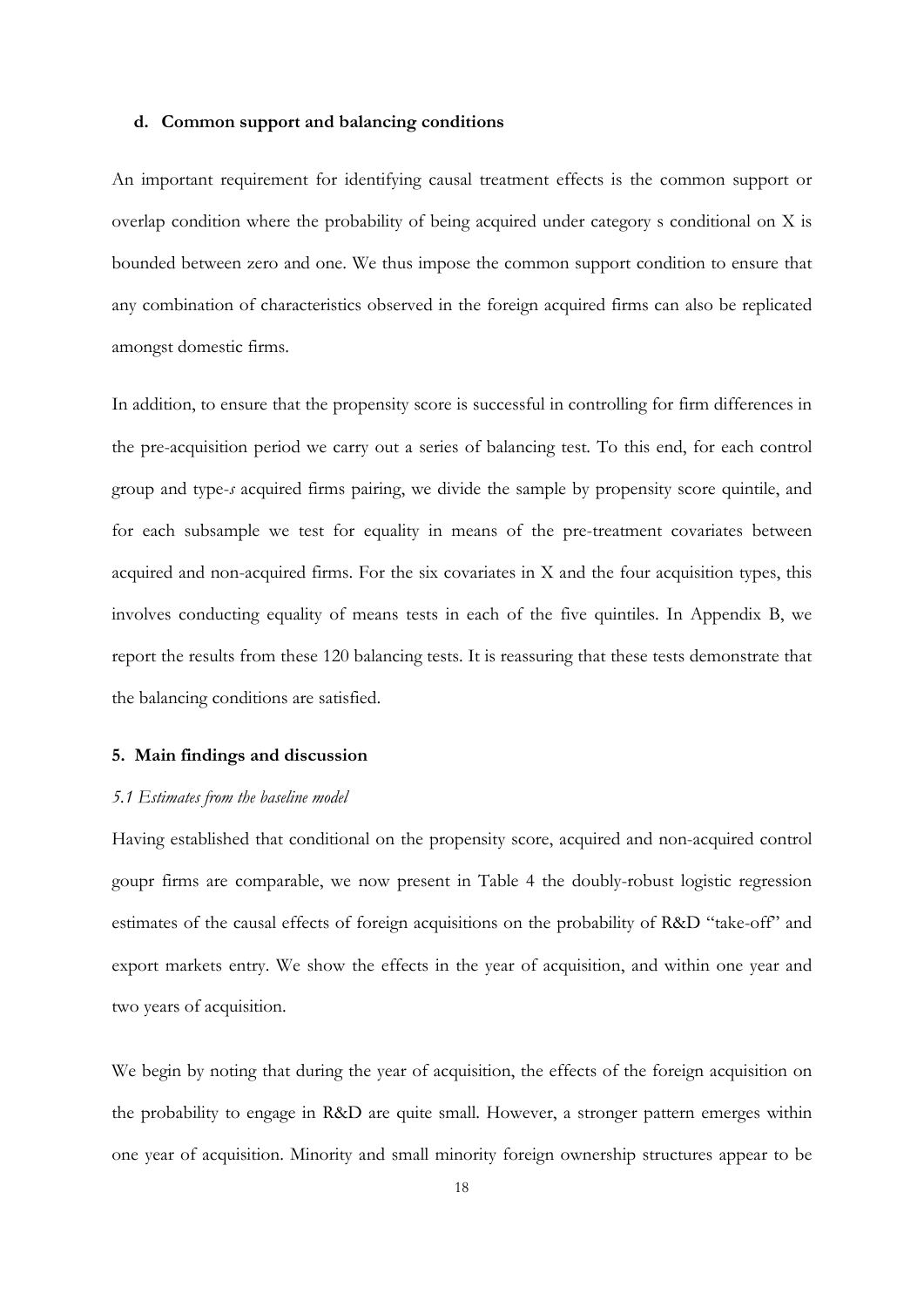conducive to R&D take-off. For example minority foreign acquired firms are 7.4 percent more likely to undertake R&D than otherwise comparable firms that remained in domestic hands. By contrast wholly owned foreign firms are 2.7 percent less likely to receive R&D investment compared to their domestically owned peers. Although we have no direct evidence, we speculate that this pattern is consistent with the notion that the technology gap between the foreign acquirer and domestic target may play a role. The foreign acquirer may be engaging in joint ventures with local partners in firms where the level of technology is below the level of the acquirer. Hence, there is a strong potential for technology upgrading post-acquisition. For targets that are 100 percent taken over the technology gap between foreign acquirer and target may be *relatively* low, thus not necessitating strong efforts in technology upgrading.

For small minority foreign acquired firms, these positive effects on R&D activity get stronger within two years of acquisition, though we have to caution that the longer the post-acquisition time horizon, the more difficult it might be to isolate the pure effects due to acquisition.

In contrast to R&D, the FDI-induced causal effects on export markets entry are consistently positive and persistent across all ownership categories. For example, wholly acquired firms are 17 percent more likely to start exporting within one year of acquisition than domestic firms. This effect is even more impressive at 20.2 percent for minority acquired firms<sup>[12](#page-18-1)</sup>.

### *[Table 4 here]*

### *5.2 Sensitivity analysis*

-

Table 5 reports the causal effect estimates of foreign acquisitions on R&D and exports from a series of specifications designed to check the sensitivity of our baseline model. All reported

<span id="page-20-0"></span><sup>12</sup> A simple t-test based on the reported standard errors rejects the null hypothesis of equality of means of coefficients.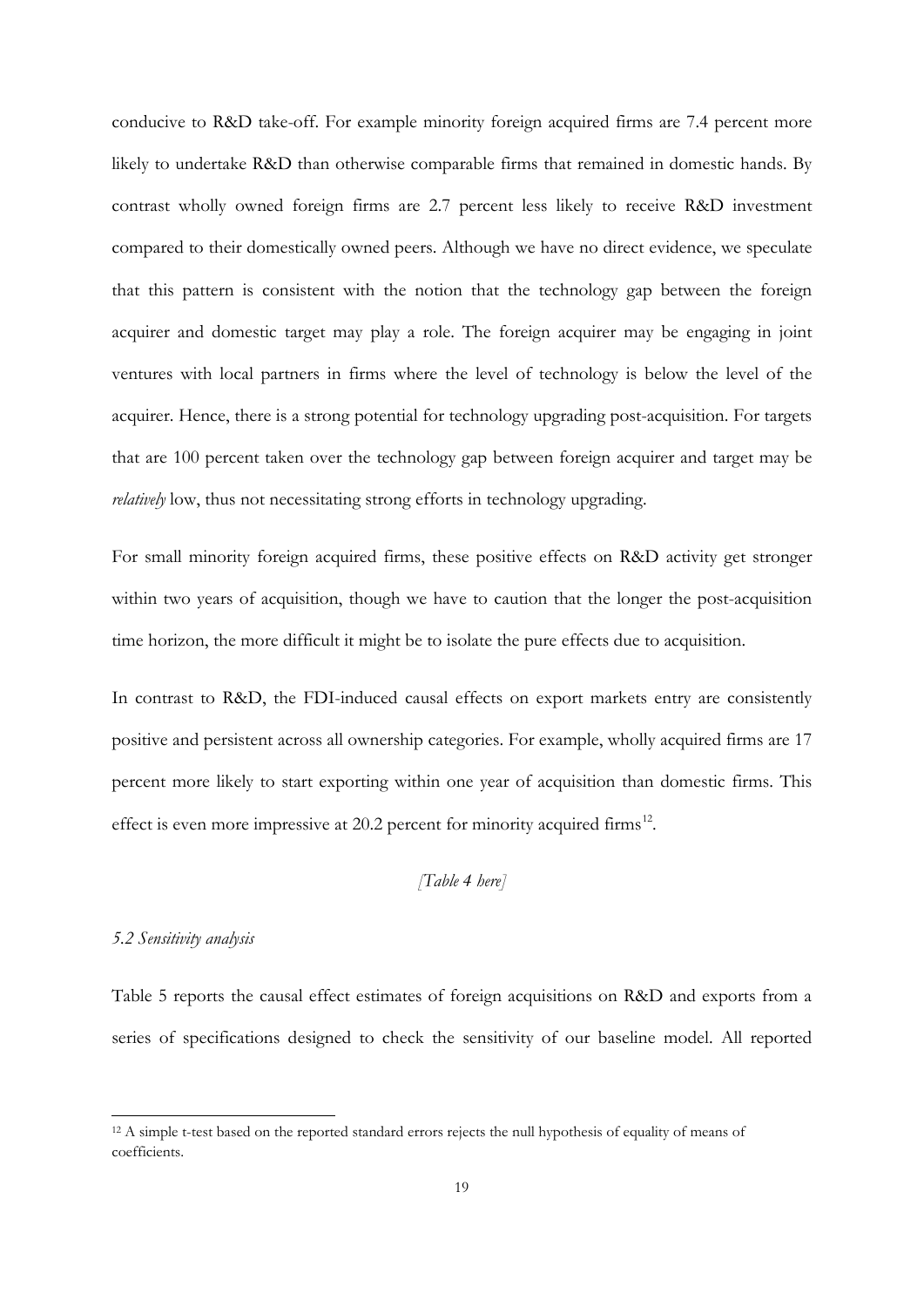results are based on outcomes within a year of acquisition. As mentioned before, focusing on a short time horizon allows us to better capture the pure effects due to acquisition.

The first block of Table 5 gives estimates from covariate adjusted bivariate probit regressions without propensity score reweighting. This approach should deliver consistent estimators as long as the conditional mean model is correctly specified<sup>13</sup>. Overall we reach similar conclusions to the ones based on estimates from the doubly-robust models. Thus foreign takeovers unambiguously boost export performance in the acquired target, and its positive impact on R&D is confined to non-majority acquisitions. However, it would appear that unweighted regressions overestimate the beneficial effects of foreign ownership on exporting, especially for majority and whole acquisitions. This is perhaps not too surprising given that probability reweighing corrects for selection effects by assigning less weight to firms with a higher propensity to be acquired, and hence to export in the future.

Notwithstanding the fact that the linear propensity score matching approach is not theoretically appropriate for non-linear models, we check the sensitivity of our results to the choice of the estimator by employing a linear probability modelling framework where the decision to export and engage in R&D are jointly estimated using a seemingly unrelated regressions (SUR) framework. The results from this experiment are shown in the second block of Table 5. It is reassuring to see that our conclusion that all types of foreign acquisitions are conducive to export markets entry remains intact. We also confirm that the beneficial effects of foreign acquisitions on R&D are confined to minority and small minority joint ventures.

#### *Are the results driven by export processing firms?*

-

A legitimate question at this juncture is whether the positive causal effects of foreign acquisitions on exporting is driven by the possibility that MNEs might have used some of these firms to

<span id="page-21-0"></span><sup>13</sup> Indeed using some simulation studies, Freedman and Berk (2008) conclude that "if investigators have a good causal model, it seems better just to fit the model without weights" (emphasis our own).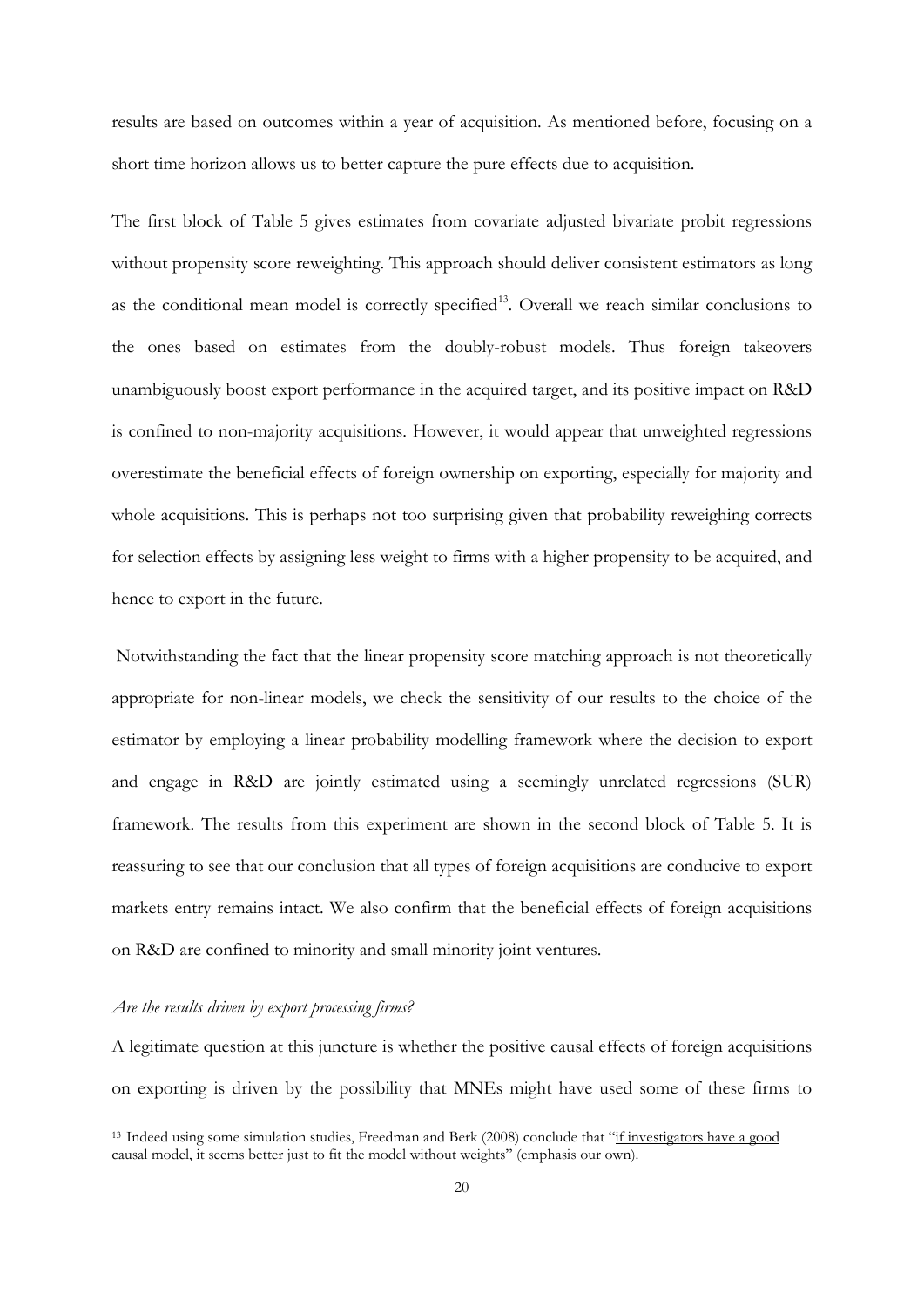process imported intermediate inputs for exports. If this is indeed the case, our finding that FDI promotes exports market entry would have looked less impressive. We address this issue by reestimating our models without acquired firms that are chiefly used for processing intermediate inputs. We did so by first matching our firm level data with the transaction level data obtained from the Chinese Customs Trade Statistics (see Manova and Yu, 2014). We managed to match a third of the *exporting* firms in our database to the customs dataset. This allows us to identify a significant proportion of firms that are engaged in processing trade, 246 of which are in the subsample of the database used for this analysis. This low number can be explained by our research design which ruled out all firms with positive exports and foreign capital prior to investment liberalisation, precisely the type of firms that tend to have a high propensity to engage in export processing. For the purpose of our sensitivity analysis, we classify a firm as engaging in mainly export processing if processing exports account for more than half of total exports (processing exports + "ordinary" exports).

The results from this exercise are reported in the third block of Table 5. The effects on R&D are largely as reported in Table 4. Also reassuringly we confirm that our findings of significant exporting effects due to foreign acquisitions are not driven by the presence of major export processing firms.

### *Whole acquisition as the counterfactual*

Recall that in our baseline treatment effects model we set the counterfactual as being domestically owned, and that we found economically significant differentials in terms of the effects of foreign ownership on exporting and R&D. Our aim here is to check whether these differentials would persist under a different experimental setting. Accordingly, the last two columns of Table 5 give the average treatment effects of being partially foreign acquired compared to the counterfactual of being wholly acquired. Consistent with the findings from our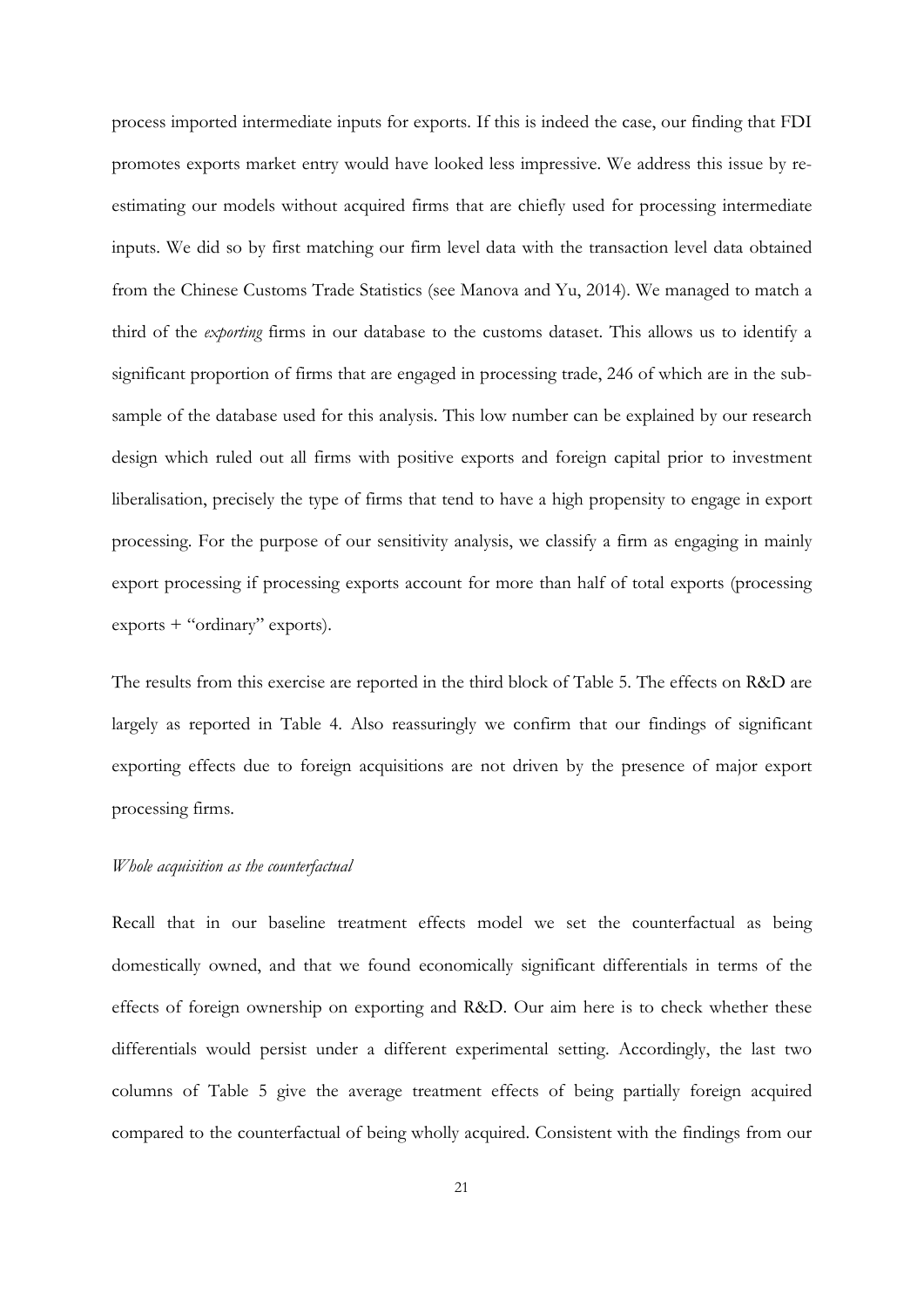baseline model, we uncover evidence that non-wholly acquired firms have higher probabilities of undertaking R&D than would have been the case were they100 percent acquired. We also find that the probability of export markets entry is lower compared to the counterfactual scenario of 100 percent foreign ownership.

### *[Table 5 here]*

#### *5.3 Is the source of FDI important?*

Next, we explore whether the effects of the foreign ownership structure is dependent on the geographic origin of FDI. For instance the technology gap between the acquirer and the target might vary with the origin of the foreign investor, and this might have discernible postacquisition implications. Our dataset allows us to distinguish between foreign acquirers of Chinese origin or "ethnic Chinese" (which account for nearly 53 percent of total acquirers) and foreign investors from the "rest of the world" (mainly from OECD countries).

The results from this exercise (also based on the outcomes within a year of acquisition) are reported in Table 6. In line with our baseline results presented in Table 4, we show that both types of investors appear to contribute to the R&D take-off of small minority and minority acquired firms, and that neither source of FDI appears to increase the likelihood of R&D investment by wholly acquired firms. Interestingly, we uncover significant positive R&D effects on majority acquired firms by foreign MNE investors, while the negative effects are confined to those firms that are acquired by ethnic Chinese investors. As far as the magnitude of the export markets entry effects are concerned, these are much stronger for foreign MNE in all but the case of full acquisitions.

### *[Table 6 about here]*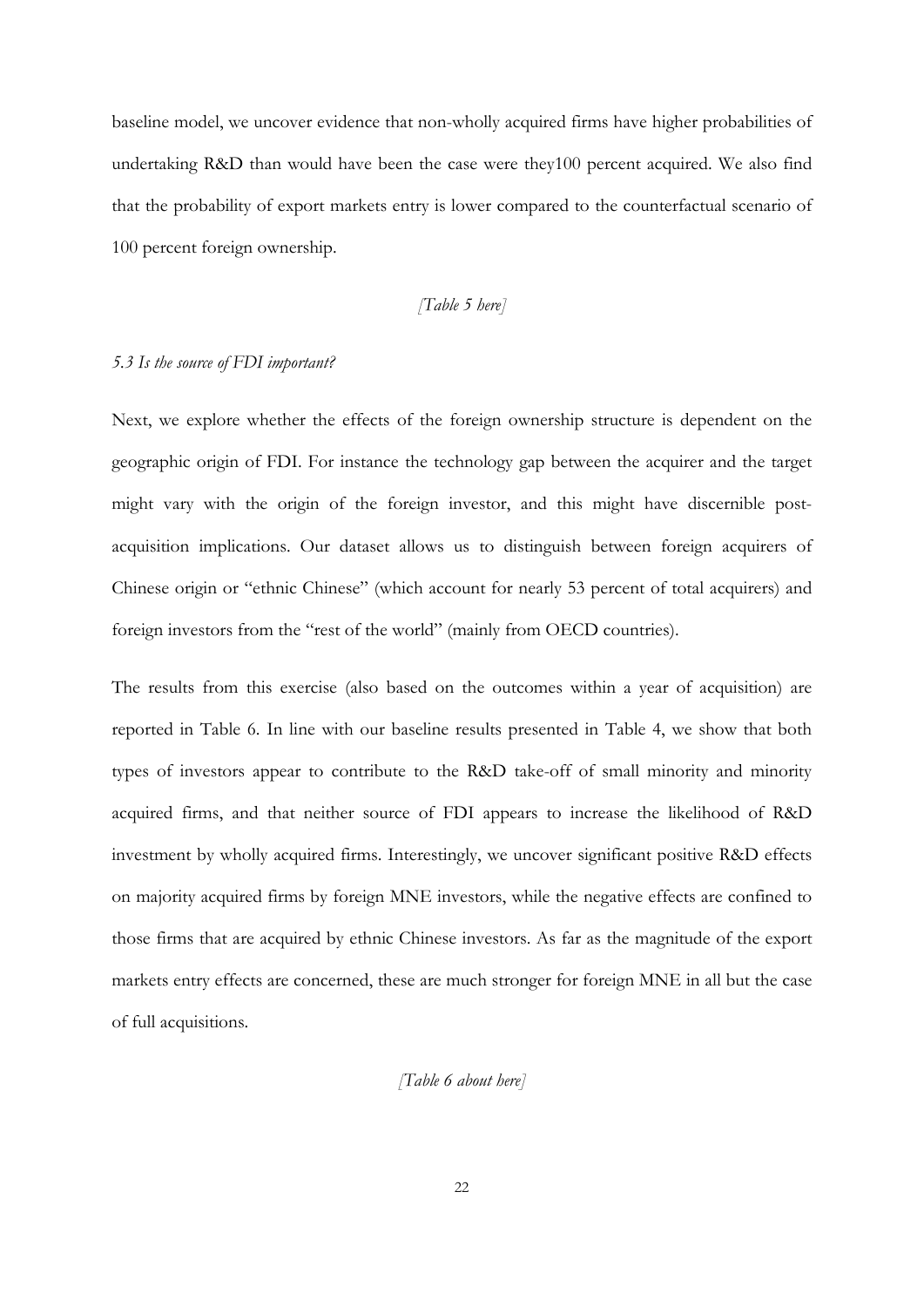<span id="page-24-0"></span>-

We also investigate whether the post-acquisition effects depend on the ownership status of the local partner, i.e., whether it is private or state-owned (SOE).<sup>[14](#page-21-0)</sup> There are two conflicting views on choosing SOE as local partners. One view argues that the performance of state owned firms remains unsatisfactory (e.g. Lin et al, 1998, Xu and Wang, 1999) due to the historical social legacy, for example, maintaining low levels of unemployment which often meant keeping unskilled labour. On the other hand, state partnerships might have a positive impact on performance because such foreign firms are politically well-connected and have better opportunities to receive government subsidies (Sun et al., 2002).

As we report in Table 6, our analysis leads to the conclusion that the role of local partners on R&D appear to vary across ownership categories. Again, in line with our baseline results presented in Table 4, we find that FDI contributes to the R&D take-off of small minority and minority acquired firms regardless of whether the local partner is private or state-owned. A noteworthy result from this analysis is that majority foreign owned firms with private local partners are significantly more likely to engage in R&D, whereas majority foreign-owned firms with state-owned local partners continue to experience a lower likelihood of R&D investments. Regarding the export activity, our results confirm that there is a strong evidence of positive export markets entry effects for all types of foreign acquisitions regardless of the local partner. Interestingly, there is a stronger evidence to suggest that hitherto non-exporting state-owned firms enjoy a higher likelihood of entering international markets as a result of minority acquisitions by multinational firms.

<sup>14</sup> Since we now only consider partnerships with local firms we, by definition, exclude wholly owned affiliates as this does not involve a local partner.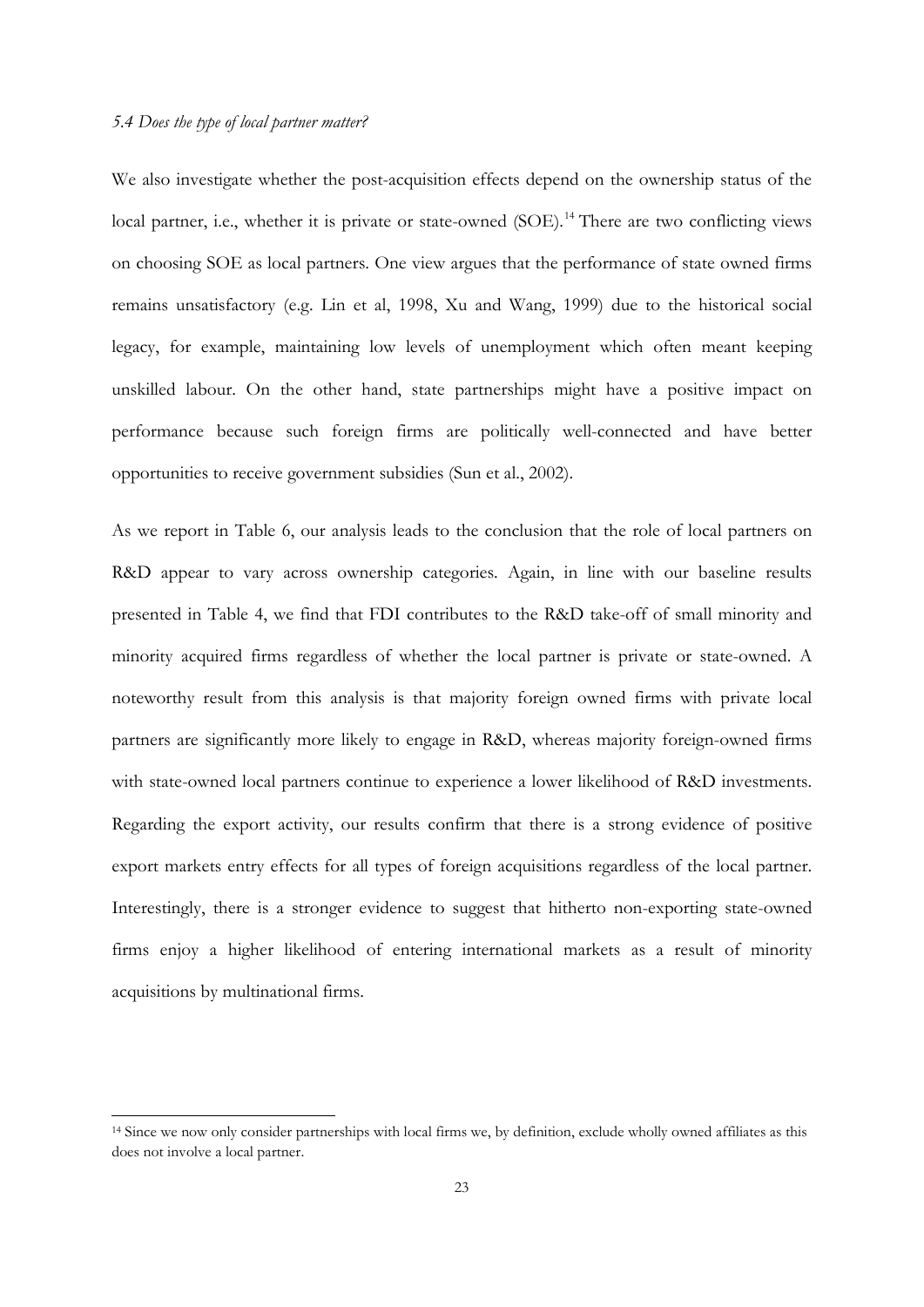#### *5.5 Further analysis*

In our baseline model, we abstracted from the various well-documented econometric issues plaguing the estimation of TFP, and concentrated rather on value added per worker (which in any case is found to be highly correlated with TFP in most countries' micro data<sup>15</sup>). However, to check our results further, in the first block of Table 7 we report the causal effects within one year of acquisition using TFP estimated following Levinsohn and Petrin (2003). These results are reassuringly similar to the ones reported in Table 4.

#### *Accounting for possible spillovers*

The average treatment effects estimation framework we employed is underpinned by the fundamental assumption of the absence of significant spillovers from foreign to domestic firms, and indeed between foreign firms themselves<sup>[16](#page-25-1)</sup>. This assumption is known as the stable-unittreatment-value assumption (SUTVA). It is of course quite possible that SUTVA does not hold in the data. In this case, (i) export and R&D spillovers from foreign to domestic firms may occur (e.g. Mayneris and Poncet, 2013), and (ii) the average impact of foreign acquisition may depend on the proportion of acquired firms within an industry or region (i.e. agglomeration effects).

As far as foreign to domestic spillovers are concerned, we argue that this concern is greatly mitigated by the very nature of our experimental setting, namely the fact that we started with firms with no previous R&D and exporting experience. The scope for newly exporting or R&Dinvesting foreign firms to transfer their knowledge to domestic firms is arguably limited, at least in the short post-acquisition period we are focusing on.

In order to ascertain that our results are not affected by foreign to foreign cross-effects, we exploit the industrial and spatial dimensions in our data and control for the proportion of foreign

 <sup>15</sup> Girma and Gong (2008) use the same Chinese firm level to estimate alternative measurements of TFP and also found the positive correlation between value added per work and TFP.

<span id="page-25-1"></span><span id="page-25-0"></span><sup>16</sup> We thank an anonymous referee for encouraging us to discuss this issue, and for generously suggesting some ideas.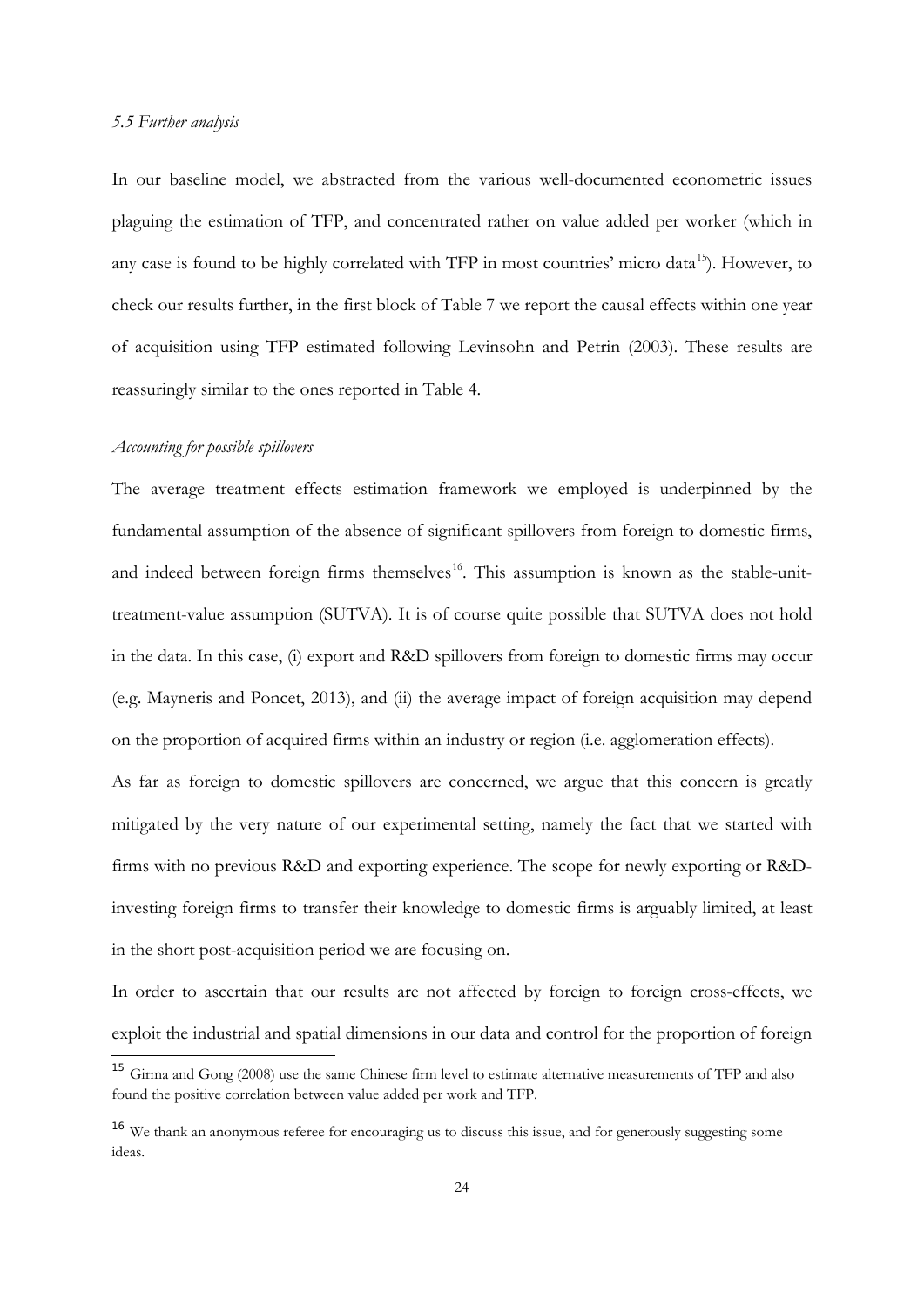acquired firms in the region and industry when calculating the average treatment effects given in Equation (4). The results from this exercise are reported in the second block of Table 7, and the pattern and magnitude of the effects are largely similar to those found earlier. However, this exercise also highlights the existence of potentially interesting exports agglomeration effects associated with non-minority foreign acquisitions.

### *Exploring the sequence of R&D investment and exporting*

Do firms first engage in R&D or exporting? And what is the role of acquisition FDI in influencing the timing of this sequence? For the sake of brevity we do not fully explore the issue in this paper, as we think it is topic which merits to be analysed in its own right and perhaps with more detailed considerations. Nonetheless in the last two columns of Table 7 we report results from doubly robust regressions of the impact of FDI on the probabilities to engage in R&D first and exporting first. For the purpose of this experiment we define exporting (investing in R&D) first if firm exports (invest in R&D) for the first time anytime between *t* and *t+2*, where *t* is the period of acquisition. All other combinations are treated as the base group. The results suggest that acquisition FDI increases the likelihood of exporting first across the ownership structure spectrum.

### **6. Conclusions**

In the run up to its accession to the WTO in 2001, China has undergone far-reaching investment liberalisation. In this paper we exploit the fact that as part of this investment liberalisation process, existing restrictions on foreign ownership structure and mandatory export and technology transfer requirements imposed on foreign firms had been lifted in a number of industries, to identify the causal effects of foreign acquisitions on export markets entry and technology take-off. Using doubly robust propensity score reweighted bivariate probit regressions to control for selection bias associated with foreign acquisition incidences, we uncover strong but heterogeneous positive effects on export activity for all types of foreign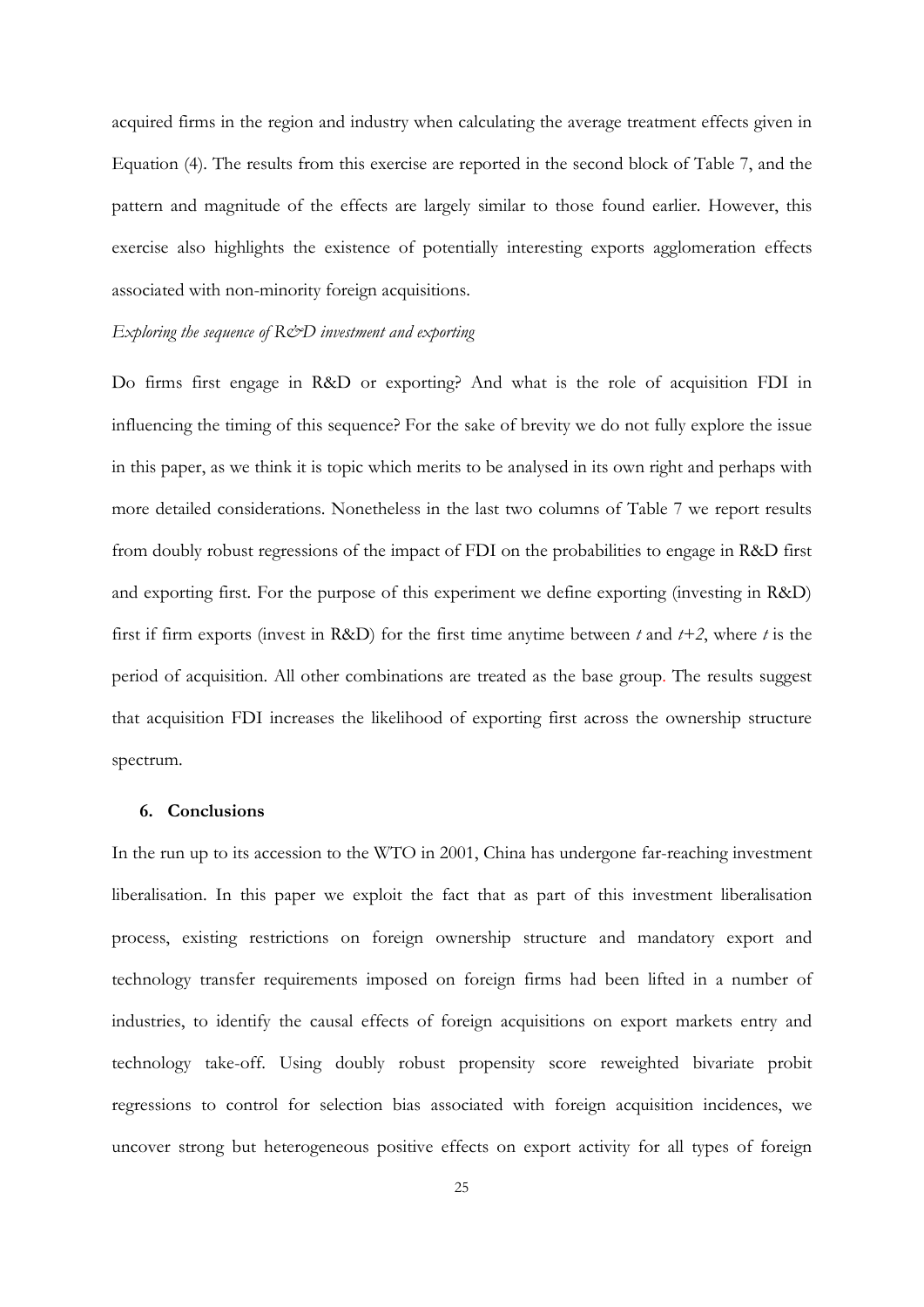ownership structure. We also find that minority foreign owned acquisition targets experience a higher likelihood of R&D.

From a policy maker's perspective, our results provide solid evidence that joint ventures between foreign owners and Chinese firms can contribute positively to China's "science and technology take-off". From an academic point of view, our work should inform future theoretical contributions as we have provided robust econometric evidence that foreign ownership structure matters for exporting and R&D decisions as an important source of firm heterogeneity.

#### **References**

Aitken, B.J., Harrison, A. E., 1999. Do domestic firms benefit from direct foreign investment? Evidence from Venezuela. American Economic Review 89, 605-618.

Amiti, M., Wakelin, K., 2003. Investment liberalization and international trade. Journal of International Economics 61, 101-126.

Arnold, J.M., Javorcik, B.S., 2009. Gifted [kids or pushy parents? Foreign direct investment and](http://www.sciencedirect.com/science?_ob=ArticleURL&_udi=B6V6D-4WCBVGW-1&_user=10&_coverDate=09%2F30%2F2009&_rdoc=4&_fmt=high&_orig=browse&_srch=doc-info%28%23toc%235812%232009%23999209998%231485194%23FLA%23display%23Volume%29&_cdi=5812&_sort=d&_docanchor=&_ct=15&_acct=C000050221&_version=1&_urlVersion=0&_userid=10&md5=686fc2b19658495d92527ac070bc754c)  [plant productivity in Indonesia.](http://www.sciencedirect.com/science?_ob=ArticleURL&_udi=B6V6D-4WCBVGW-1&_user=10&_coverDate=09%2F30%2F2009&_rdoc=4&_fmt=high&_orig=browse&_srch=doc-info%28%23toc%235812%232009%23999209998%231485194%23FLA%23display%23Volume%29&_cdi=5812&_sort=d&_docanchor=&_ct=15&_acct=C000050221&_version=1&_urlVersion=0&_userid=10&md5=686fc2b19658495d92527ac070bc754c) Journal of International Economics 79, 42-53.

Asiedu, E., Esfahani, H.S., 2001. Ownership structure in foreign direct investment projects. Review of Economics and Statistics 83, 647-662.

Bandick. R., Görg, H., Karpaty, P., 2014. [Foreign Acquisitions, Domestic Multinationals, and](http://ideas.repec.org/a/bla/scandj/v116y2014i4p1091-1115.html)  [R&D.](http://ideas.repec.org/a/bla/scandj/v116y2014i4p1091-1115.html) [Scandinavian Journal of Economics](http://ideas.repec.org/s/bla/scandj.html) 116, 1091-1115.

Bang H., Robins, J. M., 2005. Doubly robust estimation in missing data and causal inference models. Biometrics 61, 962-972.

Breslin, S., 2006. Foreign direct investment in the People's Republic of China: preferences, policies and performance. Policy & Society 26, 9-38.

Busso, M., DiNardo, J., McCrary, J., 2009. New evidence on the finite sample properties of propensity score matching and reweighting estimators. IZA Discussion Paper No. 3998.

Bustos, P., 2011. Trade liberalization, export, and technology upgrading: Evidence on the impact of MERCOSUR on Argentinian firms. American Economic Review 101, 304-340.

Chen, C., 2011. The development of China's FDI laws and policies after WTO accession. In: Golley, J., Song, L. (Eds.). Rising China: Global Challenges and Opportunities, ANU E Press, 85-98.

Chen, J., Shi, H., 2008. Mergers and acquisitions in China : impacts of WTO accession. Cheltenham, England : Edward Elgar.

Conyon, M.J., Girma, S., Thompson, S., Wright, P.W., 2002. The productivity and wage effects of foreign acquisition in the United Kingdom. Journal of Industrial Economics 50, 85-102.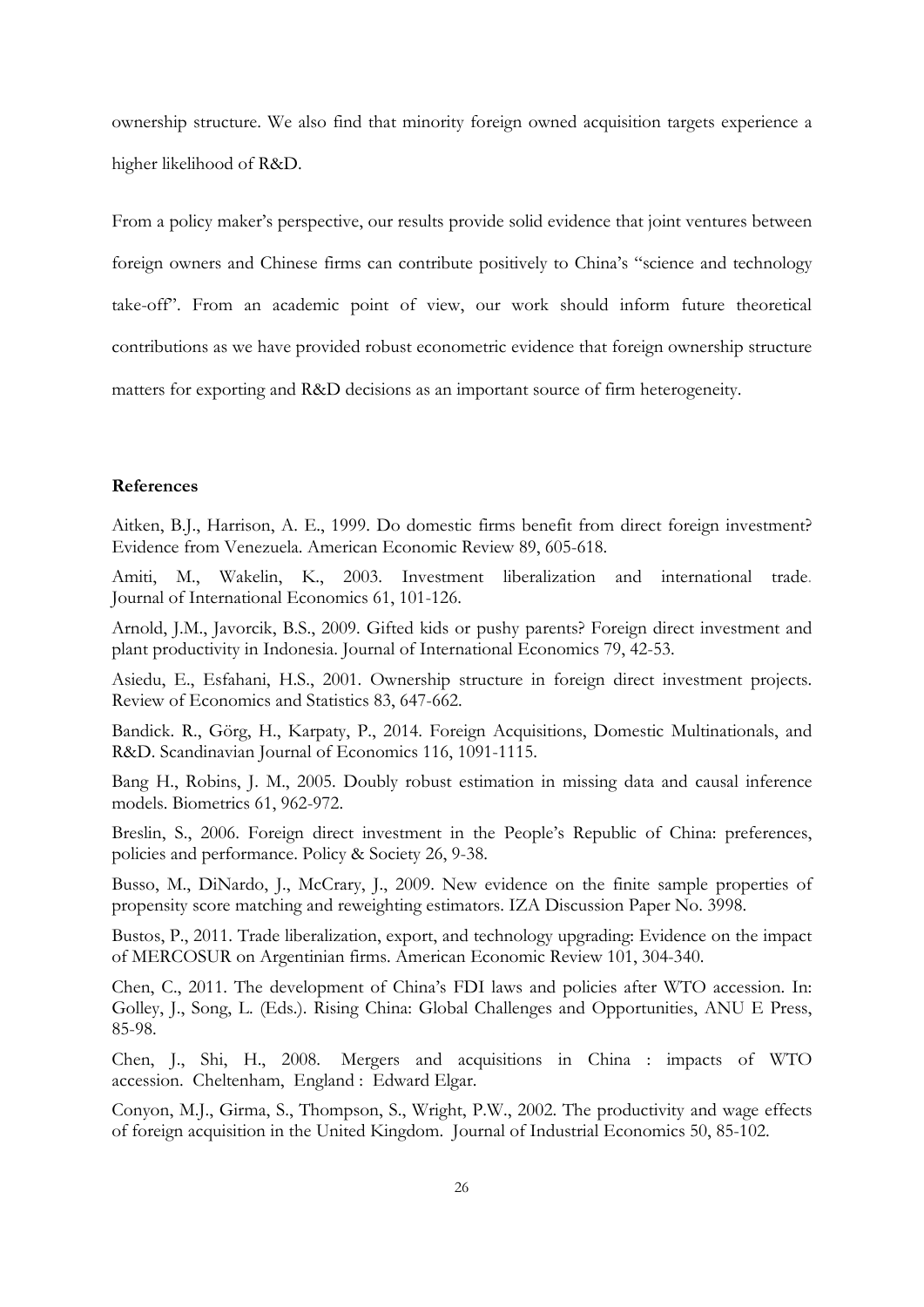Du, J., Girma, S., 2009. The effects of foreign acquisition on domestic and export markets dynamics in China. The World Economy 32, 164-177.

Egger, P., Larch, M., Pfaffermayr, M., 2007. [On the welfare effects of trade and](http://www.sciencedirect.com/science/article/pii/S0014292106000407) investment [liberalization.](http://www.sciencedirect.com/science/article/pii/S0014292106000407) European Economic Review 51, 669-694*.*

Emsley, R.A., Lunt, M., Pickles, A., Dunn, G., 2008. Implementing double-robust estimators of causal effects. The Stata Journal 8, 334-353.

Freedman, D., Berk, R., 2008. Weighting regressions by propensity scores. Evaluation Review 32, 392-409.

Girma, S., Gong, Y., 2008. FDI, Linkages and the Efficiency of State-Owned Enterprises in China. Journal of Development Studies 44, 728-749

Girma, S., Görg, H., 2007. Evaluating the foreign ownership wage premium using a differencein-differences matching approach. Journal of International Economics 72, 97-112.

Görg, H., Henry, M., Strobl, E., 2008. Grant support and exporting activity. Review of Economics and Statistics 90, 168-174.

Guadalupe, M., Kuzmina, O., Thomas, C., 2012. Innovation and foreign ownership. American Economic Review 102, 3594-3627.

Hanley, A., Monreal-Pérez, J., 2012. Are newly exporting firms more innovative? Findings from matched Spanish innovators. Economics Letters 116, 217–220.

[Harris, R.](http://eprints.gla.ac.uk/view/author/11558.html), Robinson, C., 2002. [The effect of foreign acquisitions on total factor productivity:](http://eprints.gla.ac.uk/15511/)  [Plant-level evidence from UK manufacturing 1987-1992.](http://eprints.gla.ac.uk/15511/) [Review of Economics and Statistics](http://eprints.gla.ac.uk/view/journal_volume/Review_of_Economics_and_Statistics.html) 84, 562-568.

Hirano, K., Imbens, G. W., 2001. Estimation of causal effects using propensity score weighting: an application to data on right heart characterization. Health Services & Outcomes Research Methodology 2, 259-278.

Hirano, K., Imbens, G.W., Ridder, G., 2003. Efficient estimation of average treatment effects using the estimated propensity score. Econometrica 71, 1161-1189.

Huang, Y., 2005. Selling China. Cambridge University Press.

Javorcik, B.S., Saggi, K., 2010. Technological asymmetry among foreign investors and mode of entry. Economic Inquiry 48, 415-433.

Javorcik, B.S., Spatareanu, M., 2008. To share or not [to share: Does local participation matter for](http://www.sciencedirect.com/science?_ob=ArticleURL&_udi=B6VBV-4M69JVN-1&_user=10&_rdoc=1&_fmt=&_orig=search&_sort=d&view=c&_acct=C000050221&_version=1&_urlVersion=0&_userid=10&md5=a9370f6d6278f566f4d83447d0cc62e8)  [ppillovers from FDI?](http://www.sciencedirect.com/science?_ob=ArticleURL&_udi=B6VBV-4M69JVN-1&_user=10&_rdoc=1&_fmt=&_orig=search&_sort=d&view=c&_acct=C000050221&_version=1&_urlVersion=0&_userid=10&md5=a9370f6d6278f566f4d83447d0cc62e8) Journal of Development Economics 85, 194-217.

Jefferson, G.H., Gao, J., 2007. Science and technology takeoff in China? Sources of rising R&D intensity. Asia Pacific Business Review 13, 357-371.

Lechner, M., 2002. Program heterogeneity and propensity score matching: an application to the evaluation of active labor market policies. Review of Economics and Statistics 84, 205-220.

Lin, J.Y., Cai, F., Li, Z., 1998. Policy Burdens, and State-Owned Enterprise Reform. American Economic Review 88, 442-427.

Levinsohn. J., Petrin, A., 2003. Estimating production functions using inputs to control for unobservables. Review of Economic Studies 70, 317-341.

Long, G., 2005. [China's policies on FDI: Review and evaluation.](http://www.piie.com/publications/chapters_preview/3810/12iie3810.pdf) In: [Moran,](http://www.piie.com/staff/author_bio.cfm?author_id=56) T. H., [Graham,](http://www.piie.com/staff/author_bio.cfm?author_id=54) E. M., [Blomström,](http://www.piie.com/staff/author_bio.cfm?author_id=428) M. (Eds). Does Foreign Direct Investment Promote Development? Institute for International Economics, Washington DC.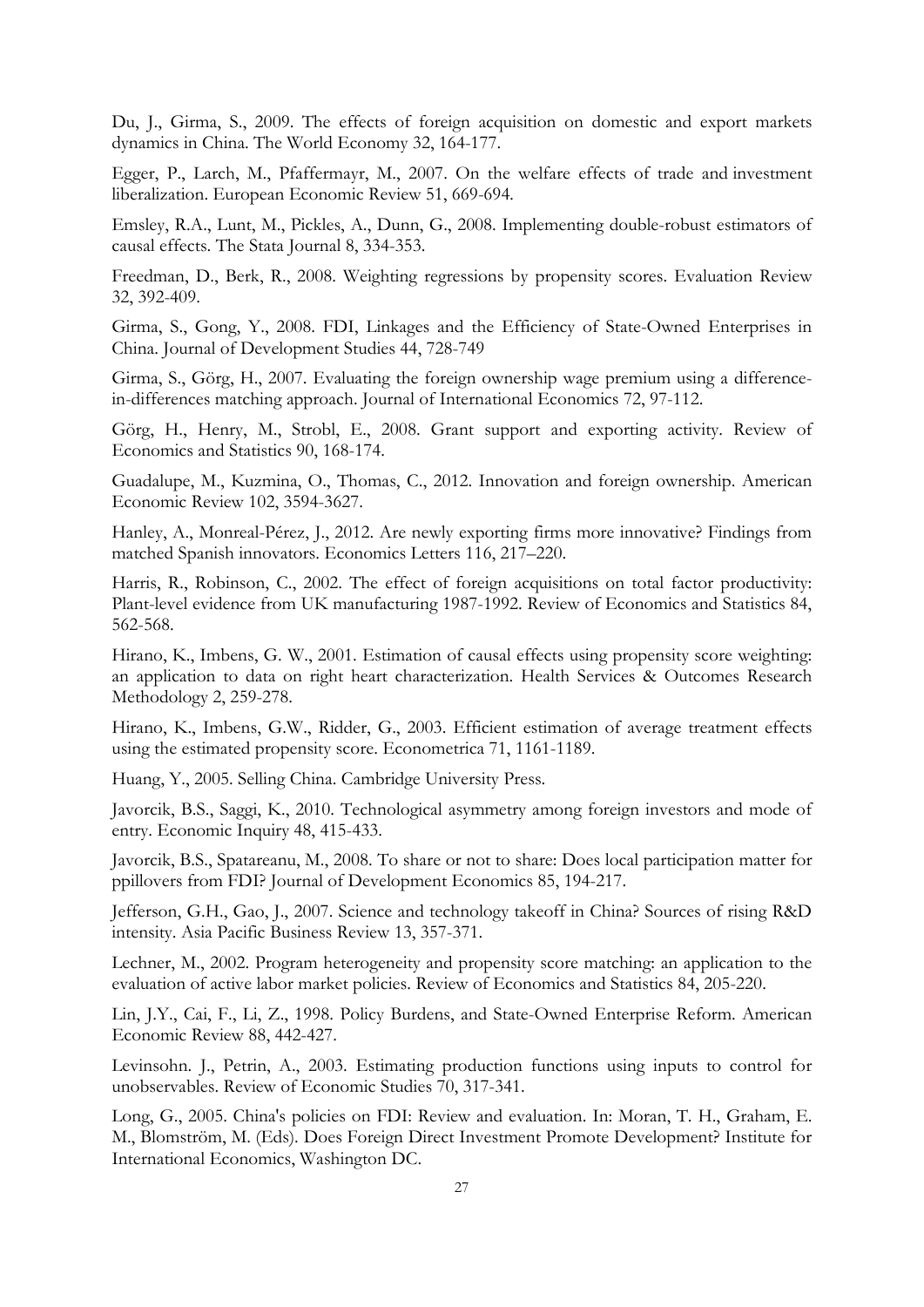Manova, K., Yu, Z., 2014. Firms and credit constraints along the global value chain: Processing trade in China. NBER Working Paper 18561.

Mayneris, F., Poncet, S., 2013. Chinese Firms' Entry to Export Markets: The Role of Foreign Export Spillovers. World Bank Policy Research Working Paper N. 6398.

Markusen, J., 2004. Multinational Firms and the Theory of International Trade, MIT Press Books, The MIT Press.

McGrattan, E.R., Prescott, E.C., 2009. Openness, technology capital, and development. Journal of Economic Theory 144, 2454-2476.

Mansfield, E., Romeo, A., 1980. Technology transfer to overseas subsidiaries by U.S. based firms. Quarterly Journal of Economics 95, 737-749.

Nichols, A., 2011. Causal inference for binary regression. available at [http://fmwww.bc.edu/repec/chic2011/chi11\\_nichols.pdf.](http://fmwww.bc.edu/repec/chic2011/chi11_nichols.pdf)

Qin, J.Y., 2007. Trade, investment and beyond: The impact of WTO accession on the Chinese legal system. The China Quarterly 191, 720-741.

Sun, Q., Tong, W, H. S. Tong, J., 2002. How does government ownership affect firm performance? Evidence from China's privatization experience. Journal of Business Finance and Accouting 29, 1-27.

Thomas, H., Li, X., Liu, X., 2008. Ownership structure and new product development in transnational corporations in China. Transnational Corporations 17, 17-44.

Wang, R., 2004. China's Foreign Trade Policy after WTO Accession. In: Kokubun, R., Wang, J. (Eds). The Rise of China and a Changing East Asian Order, 119-137. Tokyo: Japan Center for International Exchange.

WTO. 2011. The WTO and preferential trade agreements: From co-existence to coherence. World Trade Report 2011. World Trade Organization, Geneva.

Xu, X., Wang, Y., 1999. Ownership structure and corporate governance in Chinese stock companies. China Economic Review 10, 75-98.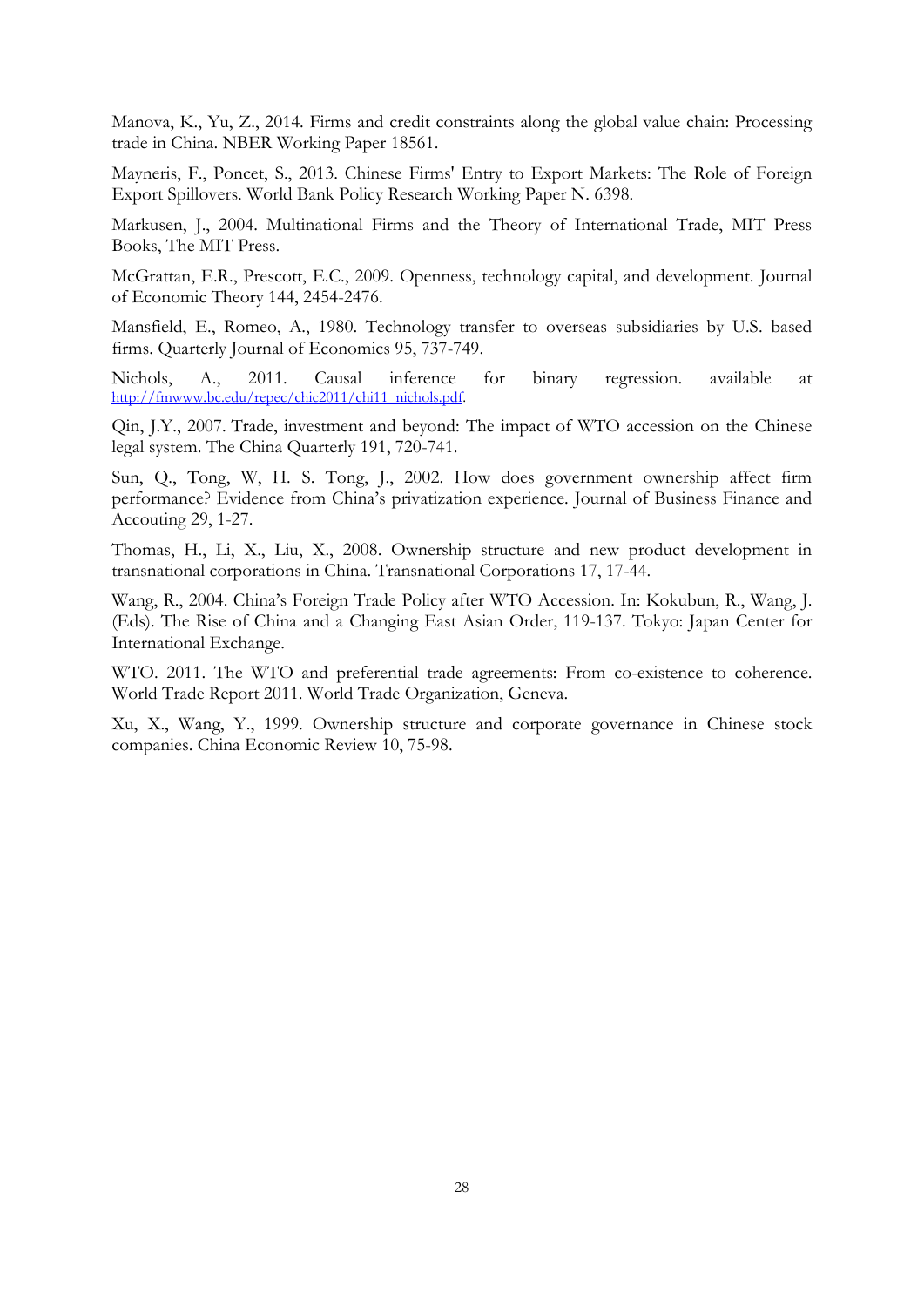

**Table 1 Frequency distribution of sample firms by type of foreign acquisition**

|                      | Total | By local |       | Bv      |            | By year |      |      |      |      |
|----------------------|-------|----------|-------|---------|------------|---------|------|------|------|------|
|                      |       | partners |       |         | FDI source |         |      |      |      |      |
|                      |       | Private  | State | Foreign | Ethnic     | 2002    | 2003 | 2004 | 2005 | 2006 |
|                      |       |          |       |         | Chinese    |         |      |      |      |      |
| Small minority       | 152   | 86       | 66    | 79      | 73         | 25      | 12   | 29   | 32   | 54   |
| acquisition          |       |          |       |         |            |         |      |      |      |      |
| Minority acquisition | 497   | 240      | 257   | 245     | 252        | 89      | 53   | 96   | 112  | 147  |
| Majority acquisition | 349   | 118      | 231   | 174     | 175        | 69      | 54   | 67   | 66   | 93   |
|                      |       |          |       |         |            |         |      |      |      |      |
| Wholly acquired      | 511   | n.a      | n.a   | 213     | 298        | 84      | 43   | 147  | 79   | 158  |
|                      |       |          |       |         |            |         |      |      |      |      |
| Total                | 1509  | 444      | 554   | 711     | 798        | 267     | 162  | 339  | 289  | 452  |

Note: The number of non-acquired domestic firms in the sample is 26,004.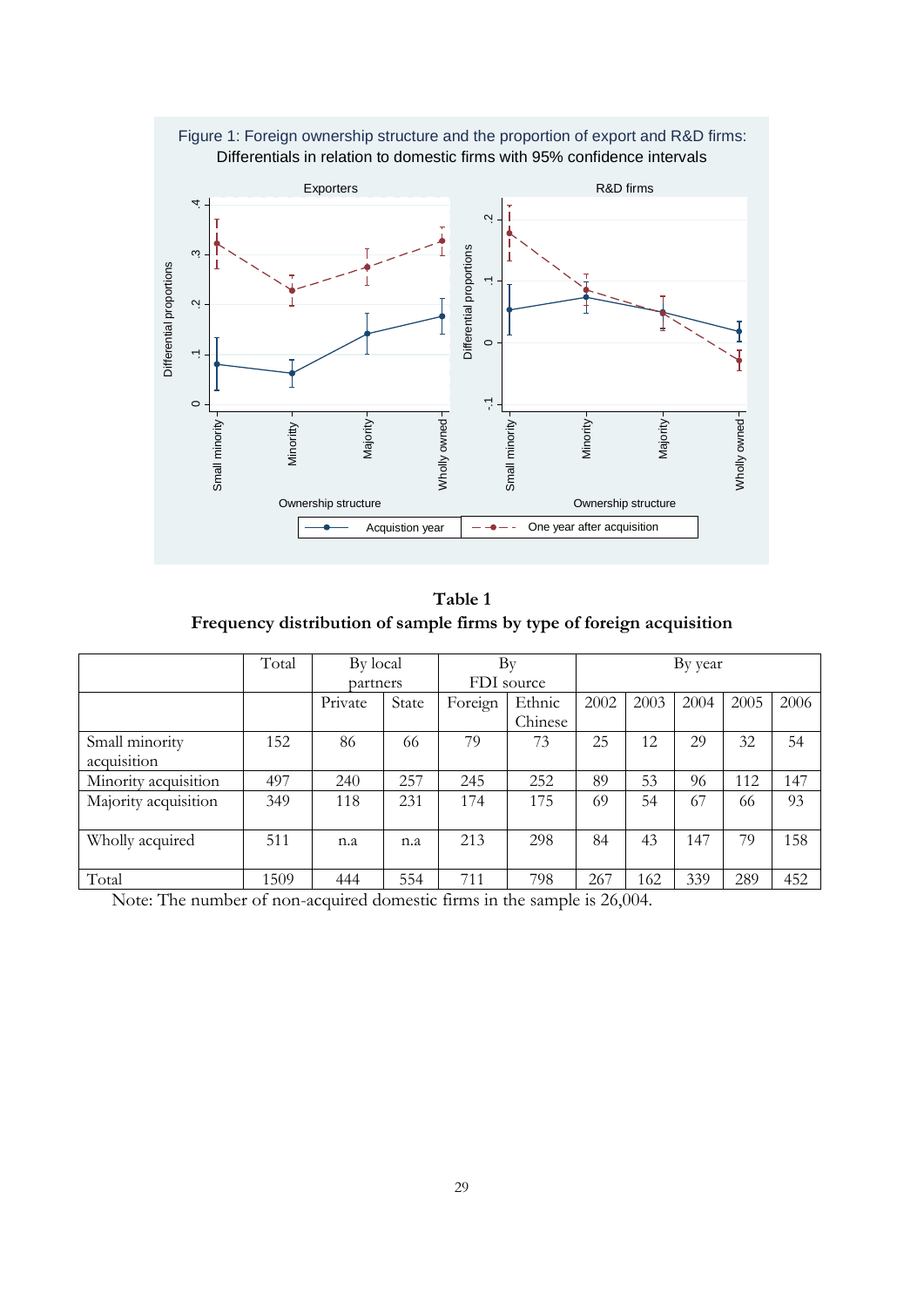| Table 2                                       |
|-----------------------------------------------|
| Definition of main variables used in analysis |

| Variable                                | Definition                                                                                                                            |  |  |  |  |  |  |
|-----------------------------------------|---------------------------------------------------------------------------------------------------------------------------------------|--|--|--|--|--|--|
| Size                                    | Log of total employment                                                                                                               |  |  |  |  |  |  |
| Productivity                            | Log of real value added per worker                                                                                                    |  |  |  |  |  |  |
| Wages                                   | Log of real wages per worker                                                                                                          |  |  |  |  |  |  |
| Leverage                                | Total liability/total assets.                                                                                                         |  |  |  |  |  |  |
| Age                                     | Log of firm age since incorporation                                                                                                   |  |  |  |  |  |  |
| <b>State Owned Enterprise</b><br>(SOEs) | Dummy variable equal to 1 if the state holds shares in the firm's<br>capital, 0 otherwise                                             |  |  |  |  |  |  |
| Research and                            | Change dummy variable equal to 1 if the firm starts investing in                                                                      |  |  |  |  |  |  |
| Development                             | R&D, and 0 otherwise                                                                                                                  |  |  |  |  |  |  |
| Exports                                 | Change dummy variable equal to 1 if the firm starts exporting, and 0                                                                  |  |  |  |  |  |  |
| otherwise                               |                                                                                                                                       |  |  |  |  |  |  |
|                                         | Treatment variables                                                                                                                   |  |  |  |  |  |  |
|                                         | (in all cases with no prior exporting or R&D experience)                                                                              |  |  |  |  |  |  |
| Small minority                          | The share of the firm's total capital owned by foreign acquirer is                                                                    |  |  |  |  |  |  |
| acquisition                             | positive but less than 25.                                                                                                            |  |  |  |  |  |  |
| Minority acquisition                    | The share of the firm's total capital owned by foreign acquirers is<br>greater than or equal to 25 percent but less than 50 percent.  |  |  |  |  |  |  |
| Majority acquisition                    | The share of the firm's total capital owned by foreign acquirers is<br>greater than or equal to 50 percent but less than 100 percent. |  |  |  |  |  |  |
| Wholly acquired                         | The share of the firm's total capital owned by foreign acquirers is<br>equal to 100 percent.                                          |  |  |  |  |  |  |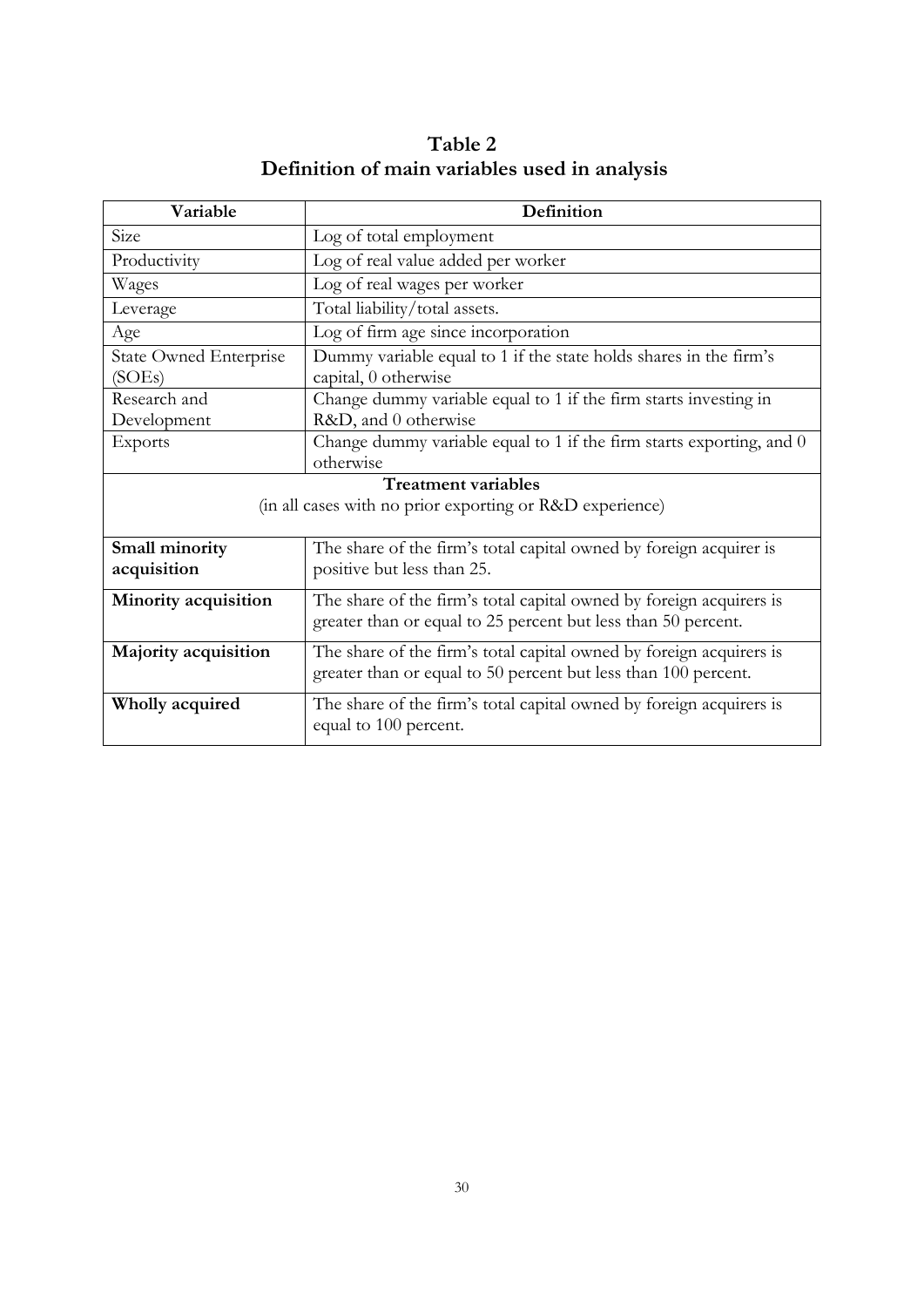|                            | Size   | Productivity | Wages  | Age    | Leverage | <b>SOE</b>     |
|----------------------------|--------|--------------|--------|--------|----------|----------------|
| Non-acquired               |        |              |        |        |          |                |
| Mean                       | 4.626  | 3.846        | 6.928  | 2.065  | 2.547    | 0.0680         |
| Median                     | 4.564  | 3.786        | 6.852  | 2.079  | 1.623    | $\overline{0}$ |
| St. deviation              | 0.907  | 1.150        | 0.985  | 0.940  | 2.536    | 0.252          |
| Observations               | 26,004 | 26,004       | 26,004 | 26,004 | 26,004   | 26,004         |
| Small minority acquisition |        |              |        |        |          |                |
| Mean                       | 5.214  | 4.027        | 7.610  | 1.906  | 2.524    | 0.0526         |
| Median                     | 5.127  | 3.939        | 7.530  | 1.946  | 1.502    | $\overline{0}$ |
| St. deviation              | 1.189  | 1.263        | 1.293  | 0.965  | 2.573    | 0.224          |
| Observations               | 152    | 152          | 152    | 152    | 152      | 152            |
| Minority acquisition       |        |              |        |        |          |                |
| Mean                       | 4.822  | 4.012        | 7.265  | 1.748  | 2.734    | 0.0423         |
| Median                     | 4.718  | 3.928        | 7.185  | 1.792  | 1.651    | $\overline{0}$ |
| St. deviation              | 0.967  | 1.032        | 1.065  | 0.866  | 2.701    | 0.201          |
| Observations               | 497    | 497          | 497    | 497    | 497      | 497            |
| Majority acquisition       |        |              |        |        |          |                |
| Mean                       | 4.895  | 3.966        | 7.315  | 1.560  | 2.434    | 0.0430         |
| Median                     | 4.828  | 3.803        | 7.288  | 1.609  | 1.491    | $\overline{0}$ |
| St. deviation              | 0.959  | 1.220        | 1.156  | 0.850  | 2.534    | 0.203          |
| Observations               | 349    | 349          | 349    | 349    | 349      | 349            |
| Whole acquisition          |        |              |        |        |          |                |
| Mean                       | 4.792  | 3.847        | 7.152  | 1.437  | 2.209    | 0.0294         |
| Median                     | 4.762  | 3.835        | 7.074  | 1.386  | 1.238    | $\overline{0}$ |
| St. deviation              | 0.969  | 1.097        | 1.066  | 0.863  | 2.460    | 0.169          |
| Observations               | 511    | 511          | 511    | 511    | 511      | 511            |
| Overall                    |        |              |        |        |          |                |
| Mean                       | 4.639  | 3.851        | 6.947  | 2.040  | 2.542    | 0.0664         |
| Median                     | 4.575  | 3.790        | 6.873  | 2.079  | 1.613    | $\overline{0}$ |
| St. deviation              | 0.914  | 1.149        | 0.995  | 0.943  | 2.538    | 0.249          |
| Observations               | 27513  | 27513        | 27513  | 27513  | 27513    | 27513          |

**Table 3 Summary statistics of pre-acquisition characteristics by type of acquisition**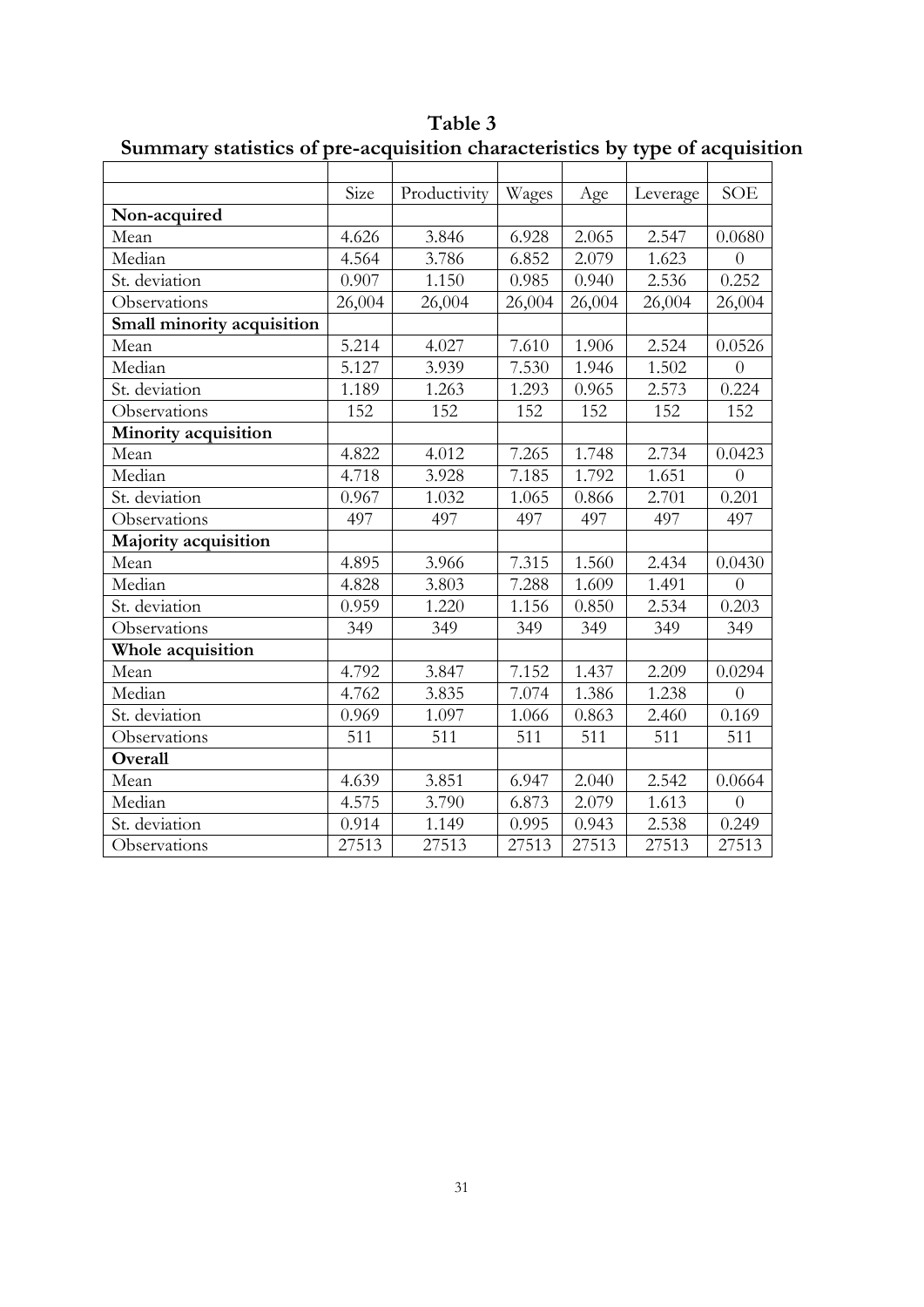|                         | <b>Doubly-robust regressions</b> |               |             |                    |                     |               |  |  |
|-------------------------|----------------------------------|---------------|-------------|--------------------|---------------------|---------------|--|--|
|                         |                                  | Year of       |             | Within one year of | Within two years of |               |  |  |
|                         |                                  | acquisition   |             | acquisition        | Acquisition         |               |  |  |
| <b>Acquisition type</b> | R&D                              | <b>Export</b> | R&D         | <b>Export</b>      | R&D                 | <b>Export</b> |  |  |
| <b>Small minority</b>   | $-0.011***$                      | $0.113***$    | $0.074***$  | $0.106***$         | $0.289***$          | $0.138***$    |  |  |
|                         | (0.0003)                         | (0.0023)      | (0.0017)    | (0.0015)           | (0.0049)            | (0.0018)      |  |  |
| Observations            | 24,907                           | 24,907        | 24,816      | 24,816             | 24,728              | 24,728        |  |  |
|                         |                                  |               |             |                    |                     |               |  |  |
| <b>Minority</b>         | $0.014***$                       | $0.076***$    | $0.049***$  | $0.202***$         | $0.036***$          | $0.185***$    |  |  |
|                         | (0.0004)                         | (0.0016)      | (0.0006)    | (0.0041)           | (0.0004)            | (0.0028)      |  |  |
| Observations            | 25,666                           | 25,666        | 25,570      | 25,570             | 25,391              | 25,391        |  |  |
|                         |                                  |               |             |                    |                     |               |  |  |
| <b>Majority</b>         | $0.004***$                       | $0.037***$    | $-0.003***$ | $0.062***$         | $0.015***$          | $0.074***$    |  |  |
|                         | (0.0001)                         | (0.0007)      | (0.0000)    | (0.0010)           | (0.0001)            | (0.0008)      |  |  |
| <b>Observations</b>     | 25,902                           | 25,902        | 25,801      | 25,801             | 25,666              | 25,666        |  |  |
|                         |                                  |               |             |                    |                     |               |  |  |
| <b>Whole</b>            | $-0.007***$                      | $0.084***$    | $-0.027***$ | $0.170***$         | $-0.034***$         | $0.161***$    |  |  |
|                         | (0.0002)                         | (0.0018)      | (0.0006)    | (0.0018)           | (0.0005)            | (0.0017)      |  |  |
| Observations            | 22,980                           | 22,980        | 22,889      | 22,889             | 22,746              | 22,746        |  |  |

**Table 4: Average treatment effects from propensity-score weighted**

(i) Fully saturated of the pre-acquisition characteristic and industry-time dummy are included in the regression.

(ii) The counterfactual is being domestically owned.

(iii) Robust standard errors are given in parentheses.<br>
(iv)  $\gamma > 0.10, \gamma > 0.05, \gamma > 0.01$ 

\*  $p < 0.10$ , \*\*  $p < 0.05$ , \*\*\*  $p < 0.01$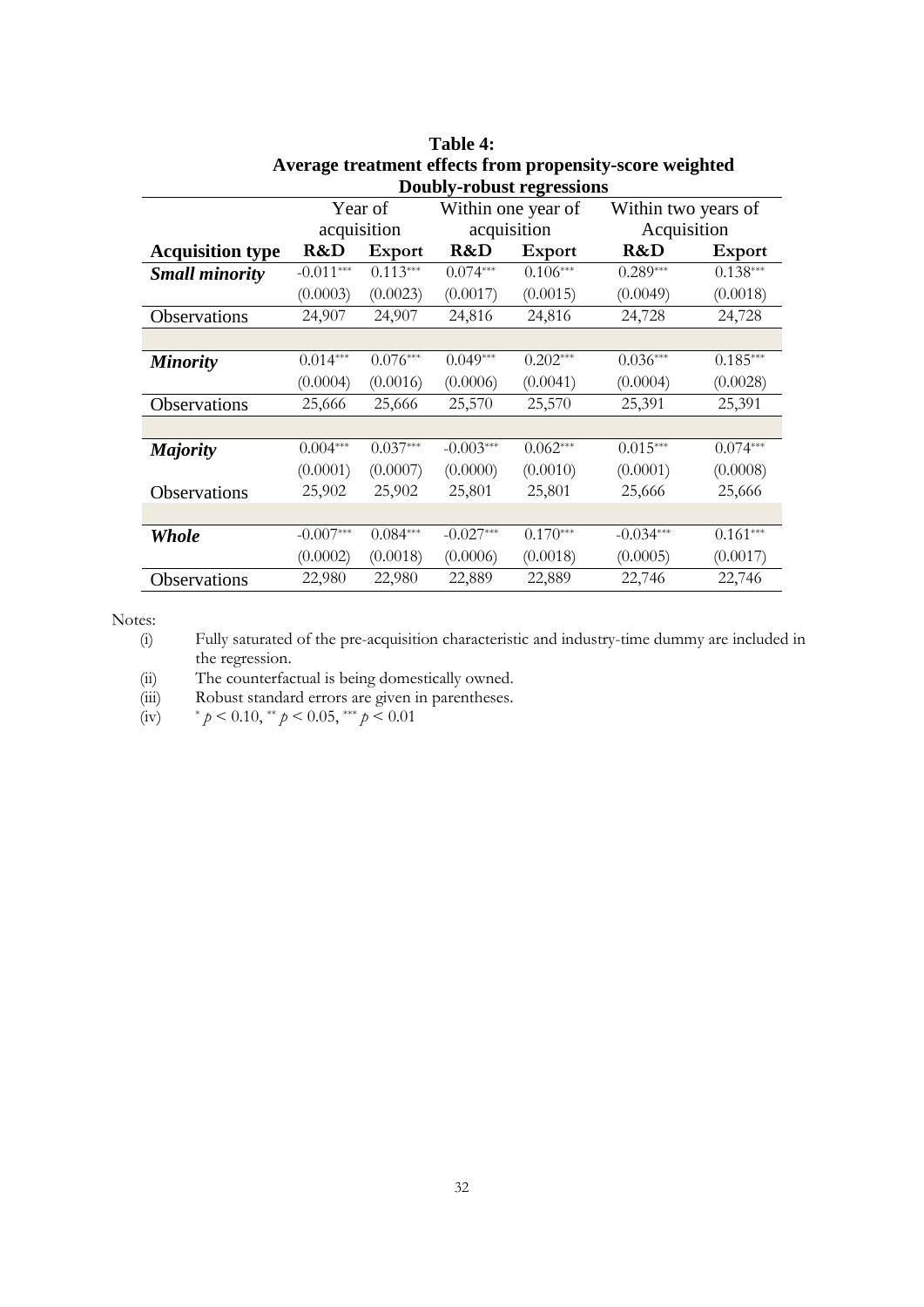| Table 5:<br><b>Sensitivity analysis</b> |                                                      |                        |            |                                |             |                                                |            |                                                       |  |  |  |
|-----------------------------------------|------------------------------------------------------|------------------------|------------|--------------------------------|-------------|------------------------------------------------|------------|-------------------------------------------------------|--|--|--|
|                                         | Covariate<br>adjusted only<br>without<br>reweighting |                        |            | Linear<br>probability<br>model |             | Excluding<br>major exports<br>processing firms |            | Wholly acquired<br>VS.<br>partially<br>acquired firms |  |  |  |
| <b>Acquisition</b><br>type              | R&D                                                  | <b>Export</b>          | R&D        | <b>Export</b>                  | R&D         | <b>Export</b>                                  | R&D        | <b>Export</b>                                         |  |  |  |
| <b>Small minority</b>                   | $0.044***$                                           | $0.131***$             | $0.069***$ | $0.135***$                     | $0.074***$  | $0.106***$                                     | $0.049***$ | $-0.099***$                                           |  |  |  |
|                                         | (0.0005)                                             | (0.0012)               | (0.024)    | (0.027)                        | (0.002)     | (0.001)                                        | (0.003)    | (0.002)                                               |  |  |  |
| Observations                            | 24,816                                               | 24,816                 | 24,816     | 24,816                         | 24,800      | 24,800                                         | 657        | 657                                                   |  |  |  |
|                                         |                                                      |                        |            |                                |             |                                                |            |                                                       |  |  |  |
| <b>Minority</b>                         | $0.054***$                                           | $0.139***$             | $0.070***$ | $0.141***$                     | $0.049***$  | $0.203***$                                     | $0.088***$ | $-0.095***$                                           |  |  |  |
|                                         | (0.0005)                                             | (0.0013)               | (0.013)    | (0.015)                        | (0.001)     | (0.004)                                        | (0.002)    | (0.001)                                               |  |  |  |
| Observations                            | 25,570                                               | 25,570                 | 25,570     | 25,570                         | 25,553      | 25,553                                         | 998        | 998                                                   |  |  |  |
|                                         |                                                      |                        |            |                                |             |                                                |            |                                                       |  |  |  |
| <b>Majority</b>                         | $0.008^{\ast\ast\ast}$                               | $0.188^{\ast\ast\ast}$ | $-0.010$   | $0.202***$                     | $-0.002***$ | $0.062***$                                     | $0.015***$ | $-0.034***$                                           |  |  |  |
|                                         | (0.0001)                                             | (0.0016)               | (0.015)    | (0.017)                        | (0.000)     | (0.001)                                        | (0.000)    | (0.000)                                               |  |  |  |
| Observations                            | 25,801                                               | 25,801                 | 25,801     | 25,801                         | 25,777      | 25,777                                         | 846        | 846                                                   |  |  |  |
|                                         |                                                      |                        |            |                                |             |                                                |            |                                                       |  |  |  |
| <b>Whole</b>                            | $0.010***$                                           | $0.276***$             | $-0.011$   | $0.288***$                     | $-0.028***$ | $0.161***$                                     | n.a.       | n.a.                                                  |  |  |  |
|                                         | (0.0001)                                             | (0.0019)               | (0.013)    | (0.015)                        | (0.001)     | (0.002)                                        |            |                                                       |  |  |  |
| Observations                            | 22,889                                               | 22,889                 | 22,889     | 22,889                         | 22,852      | 22,852                                         |            |                                                       |  |  |  |

(i) All results based on outcome within one year of acquisition.<br>
(ii) Fully saturated of the pre-acquisition characteristic and indus Fully saturated of the pre-acquisition characteristic and industry-time dummy are included in the regressions.

(iii) Results in the last four columns are based on doubly robust propensity score reweighted bivariate probit estimation.

(iv) The last two columns give average treatment effects of being partially foreign acquired compared to counterfactual of being wholly acquired. In all other cases, the counterfactual is being domestically owned.

(v) Robust standard errors are given in parentheses.<br>
(vi)  $* p < 0.10, ** p < 0.05, ** p < 0.01$ 

\*  $p < 0.10$ , \*\*  $p < 0.05$ , \*\*\*  $p < 0.01$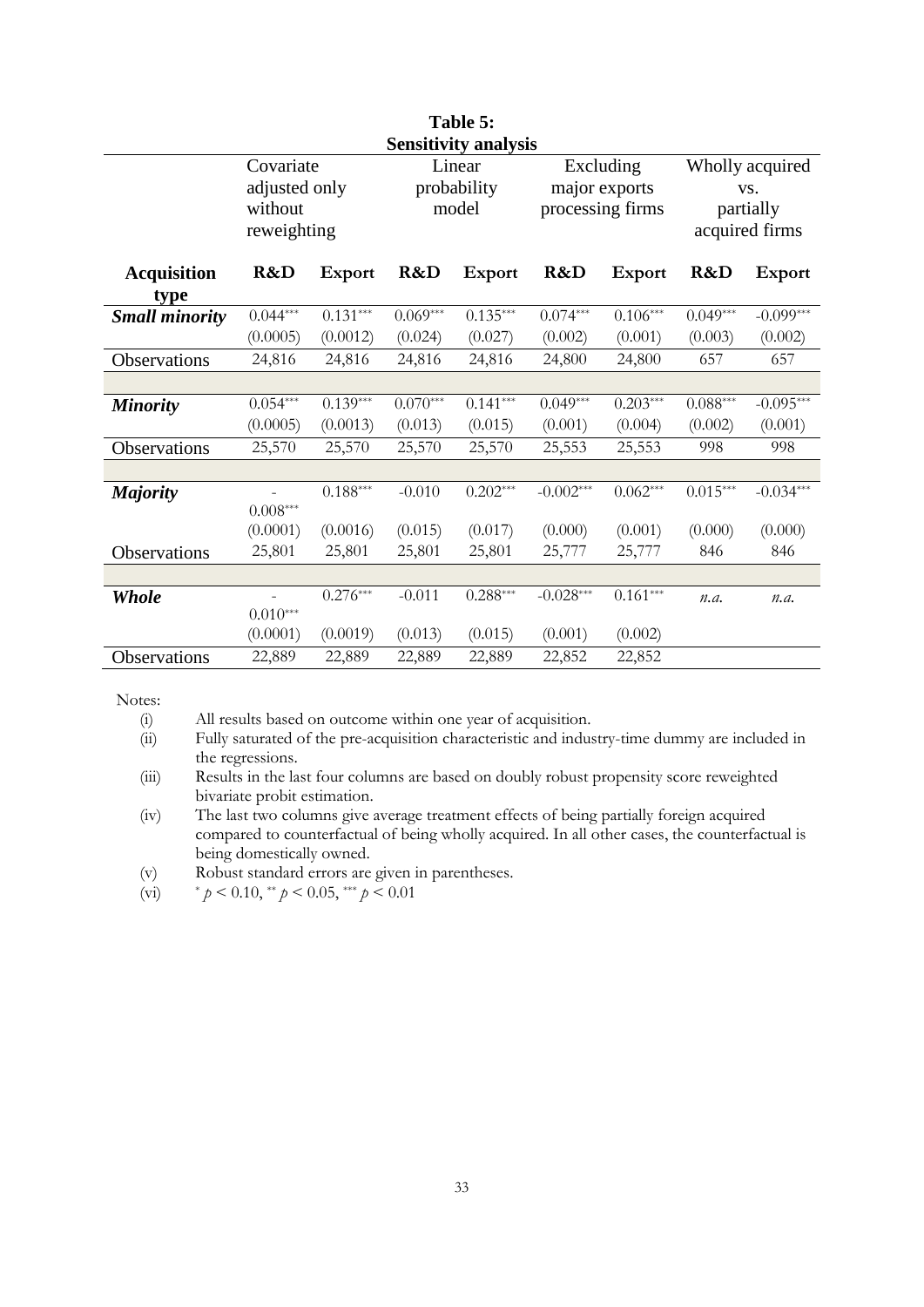| Table 6:                                                  |             |                                |                  |            |            |              |                  |              |  |  |
|-----------------------------------------------------------|-------------|--------------------------------|------------------|------------|------------|--------------|------------------|--------------|--|--|
| The role of local partnership and source of FDI           |             |                                |                  |            |            |              |                  |              |  |  |
| Ethnic Chinese vs. Foreign MNE<br>Private vs. state-owned |             |                                |                  |            |            |              |                  |              |  |  |
|                                                           |             | acquisitions<br>local partners |                  |            |            |              |                  |              |  |  |
|                                                           |             | R&D                            | <b>Exporting</b> |            |            | R&D          | <b>Exporting</b> |              |  |  |
| <b>Acquisition</b>                                        | Ethnic      | Foreign                        | Ethnic           | Foreign    | Private    | <b>State</b> | Private          | <b>State</b> |  |  |
| type                                                      | Chinese     |                                | Chinese          |            |            |              |                  |              |  |  |
| <b>Small minority</b>                                     | $0.040***$  | $0.097***$                     | $-0.038***$      | $0.228***$ | $0.043***$ | $0.107***$   | $0.024***$       | $0.203***$   |  |  |
|                                                           | (0.001)     | (0.002)                        | (0.001)          | (0.003)    | (0.001)    | (0.002)      | (0.000)          | (0.002)      |  |  |
| Observations                                              | 24,816      | 24,816                         | 24,816           | 24,816     | 24,816     | 24,816       | 24,816           | 24,816       |  |  |
|                                                           |             |                                |                  |            |            |              |                  |              |  |  |
| <b>Minority</b>                                           | $0.074***$  | $0.030***$                     | $0.172***$       | $0.228***$ | $0.095***$ | $0.006***$   | $0.164***$       | $0.251***$   |  |  |
|                                                           | (0.001)     | (0.000)                        | (0.004)          | (0.004)    | (0.001)    | (0.000)      | (0.004)          | (0.005)      |  |  |
| Observations                                              | 25,570      | 25,570                         | 25,570           | 25,570     | 25,570     | 25,570       | 25,570           | 25,570       |  |  |
|                                                           |             |                                |                  |            |            |              |                  |              |  |  |
| <b>Majority</b>                                           | $-0.008***$ | $0.006***$                     | $0.033***$       | $0.102***$ | $0.007***$ |              | $0.089***$       | $0.047***$   |  |  |
|                                                           |             |                                |                  |            |            | $0.008***$   |                  |              |  |  |
|                                                           | (0.000)     | (0.000)                        | (0.000)          | (0.001)    | (0.000)    | (0.000)      | (0.001)          | (0.001)      |  |  |
| Observations                                              | 25,801      | 25,801                         | 25,801           | 25,801     | 25,801     | 25,801       | 25,801           | 25,801       |  |  |
|                                                           |             |                                |                  |            |            |              |                  |              |  |  |
| Whole                                                     | $-0.017***$ | $-0.041***$                    | $0.176***$       | $0.166***$ | n.a.       | n.a.         | n.a.             | n.a.         |  |  |
|                                                           | (0.000)     | (0.001)                        | (0.002)          | (0.002)    |            |              |                  |              |  |  |
| Observations                                              | 22,889      | 22,889                         | 22,889           | 22,889     |            |              |                  |              |  |  |

(i) All results based on outcome within one year of acquisition.<br>
(ii) Fully saturated of the pre-acquisition characteristic and indus Fully saturated of the pre-acquisition characteristic and industry-time dummy are included in the regression (see Equation 2 in the text for detail).

(iii) The counterfactual is being domestically owned.<br>
(iv) Robust standard errors are given in parentheses.<br>
(v)  $* p < 0.10, ** p < 0.05, ** p < 0.01$ (iv) Robust standard errors are given in parentheses.

(v) \* *p* < 0.10, \*\* *p* < 0.05, \*\*\* *p* < 0.01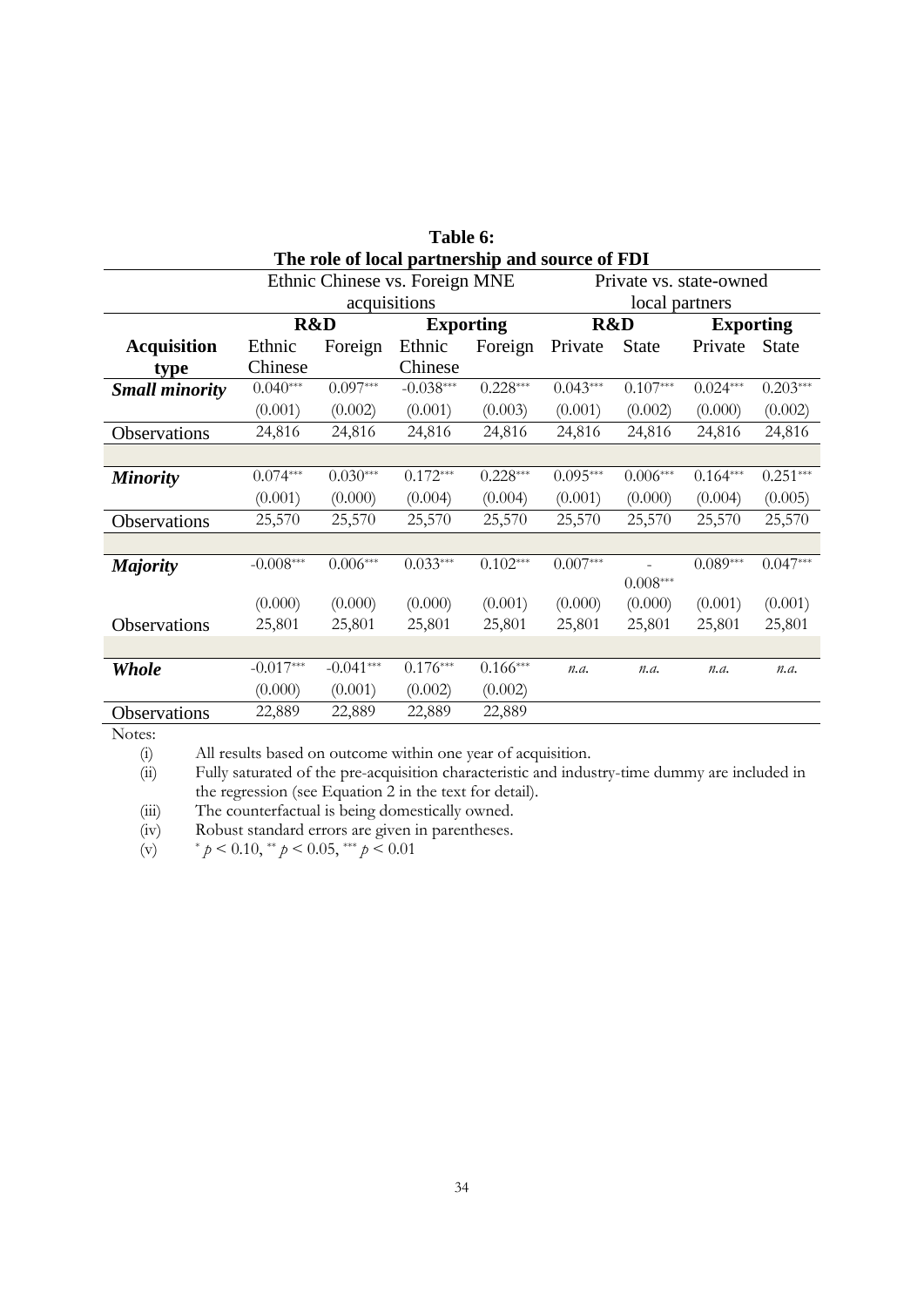| 1 able 7<br>Further analysis |                                                                                                               |                       |                                                  |                                                   |                                            |                                                       |  |  |  |  |  |
|------------------------------|---------------------------------------------------------------------------------------------------------------|-----------------------|--------------------------------------------------|---------------------------------------------------|--------------------------------------------|-------------------------------------------------------|--|--|--|--|--|
|                              | With sales based<br>With industry-region<br>TFP measure<br>proportion of<br>acquired firms<br>of productivity |                       |                                                  | Exploring the sequence of<br>R&D<br>and exporting |                                            |                                                       |  |  |  |  |  |
| <b>Acquisition type</b>      | R&D                                                                                                           | Exporting             | R&D                                              | Exporting                                         | R&D first vs.<br>all other<br>combinations | <b>Exports</b> first<br>vs. all other<br>combinations |  |  |  |  |  |
| Small minority               | $0.073***$                                                                                                    | $0.110***$            | $0.074***$                                       | $0.107***$                                        | $-0.201***$                                | $0.071***$                                            |  |  |  |  |  |
| <b>PROP</b>                  | (0.002)                                                                                                       | (0.002)               | (0.002)<br>0.011<br>(0.023)                      | (0.002)<br>$-0.024$<br>(0.020)                    | (0.002)                                    | (0.001)                                               |  |  |  |  |  |
| Observations                 | 24,816                                                                                                        | 24,816                | 24,816                                           | 24,816                                            | 24,907                                     | 24,907                                                |  |  |  |  |  |
| Minority<br><b>PROP</b>      | $0.067***$<br>(0.001)                                                                                         | $0.211***$<br>(0.004) | $0.049***$<br>(0.001)<br>$-0.0001$<br>(0.008)    | $0.200***$<br>(0.005)<br>0.046<br>(0.052)         | $-0.210***$<br>(0.003)                     | $0.186***$<br>(0.003)                                 |  |  |  |  |  |
| Observations                 | 25,526                                                                                                        | 25,526                | 25,570                                           | 25,570                                            | 25,666                                     | 25,666                                                |  |  |  |  |  |
| Majority<br><b>PROP</b>      | $0.004***$<br>(0.0001)                                                                                        | $0.057***$<br>(0.001) | $-0.002***$<br>(0.0001)<br>$-0.001**$<br>(0.001) | $0.060***$<br>(0.001)<br>$0.046***$<br>(0.013)    | $-0.054***$<br>(0.001)                     | $0.046***$<br>(0.001)                                 |  |  |  |  |  |
| Observations                 | 25,755                                                                                                        | 25,755                | 25,801                                           | 25,801                                            | 25,902                                     | 25,902                                                |  |  |  |  |  |
| Whole<br><b>PROP</b>         | $-0.021***$<br>(0.0001)                                                                                       | $0.163***$<br>(0.002) | $-0.027***$<br>(0.001)<br>$-0.013$<br>(0.008)    | $0.166***$<br>(0.002)<br>$0.072**$<br>(0.029)     | $-0.141***$<br>(0.001)                     | $0.160***$<br>(0.001)                                 |  |  |  |  |  |
| <b>Observations</b>          | 22,849                                                                                                        | 22,849                | 22,889                                           | 22,889                                            | 22,980                                     | 22,980                                                |  |  |  |  |  |

**Table 7** 

(i) All results are based on outcome within one year of acquisition.

(ii) PROP refers to the proportion of other foreign acquired firms in a firm's industry-region; a term designed to capture potential spillovers amongst acquired firms.

(iii) Fully saturated of the pre-acquisition characteristic and industry-time dummy are included in the regression.

(iv) The control group consists of domestic firms

(v) Standard errors are given in parentheses.

(vi) \* *p* < 0.10, \*\* *p* < 0.05, \*\*\* *p* < 0.01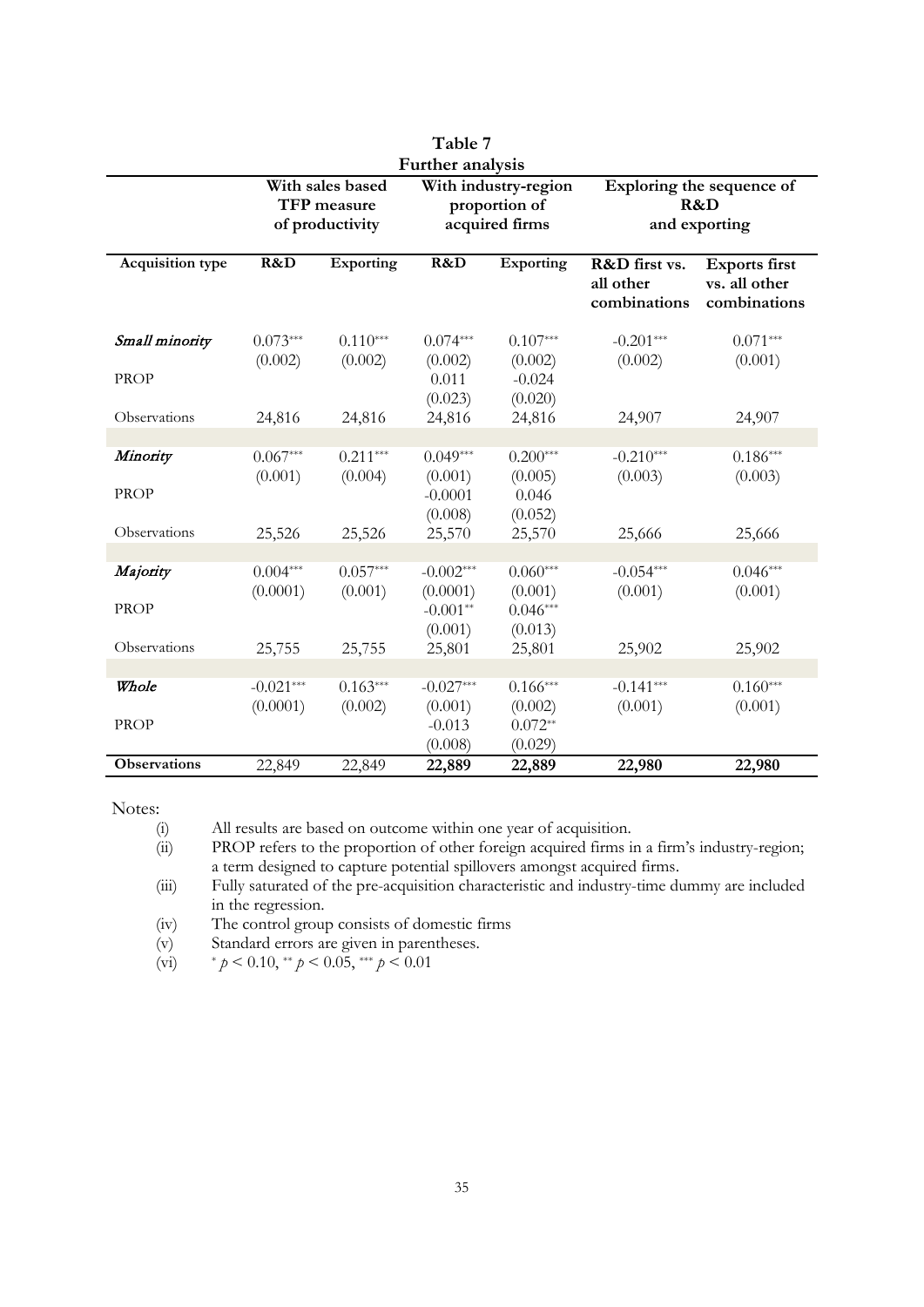### **Appendix A**

| Determinants of foreign acquisition structure:        |
|-------------------------------------------------------|
| Average marginal effects from the ordered logit model |

|              |               | Foreign acquisition type |                |               |  |  |  |  |  |  |  |
|--------------|---------------|--------------------------|----------------|---------------|--|--|--|--|--|--|--|
|              |               |                          |                |               |  |  |  |  |  |  |  |
|              | Small         | Minority                 | Majority       | Whole         |  |  |  |  |  |  |  |
|              | minority      |                          |                |               |  |  |  |  |  |  |  |
|              |               |                          |                |               |  |  |  |  |  |  |  |
| Size         | 0.00008       | 0.00025                  | 0.00015        | 0.00009       |  |  |  |  |  |  |  |
|              | (0.00027)     | (0.00081)                | (0.00052)      | (0.00088)     |  |  |  |  |  |  |  |
| Productivity | $0.00091***$  | $0.00274***$             | $0.00173***$   | $0.00277***$  |  |  |  |  |  |  |  |
|              | (0.00015)     | (0.00042)                | (0.00028)      | (0.00045)     |  |  |  |  |  |  |  |
| Wage         | $0.00129***$  | $0.00389***$             | $0.00246***$   | $0.00417***$  |  |  |  |  |  |  |  |
|              | (0.00025)     | (0.00073)                | (0.00047)      | (0.00077)     |  |  |  |  |  |  |  |
| Age          | $-0.00241***$ | $-0.00732***$            | $-0.00465***$  | $-0.00765***$ |  |  |  |  |  |  |  |
|              | (0.00023)     | (0.00050)                | (0.00037)      | (0.00057)     |  |  |  |  |  |  |  |
| Leverage     | $-0.00029***$ | $-0.00087***$            | $-0.00056$ *** | $-0.00093***$ |  |  |  |  |  |  |  |
|              | (0.00011)     | (0.00031)                | (0.00020)      | (0.00034)     |  |  |  |  |  |  |  |
| SOE          | $-0.00141*$   | $-0.00429*$              | $-0.00273*$    | $-0.00449*$   |  |  |  |  |  |  |  |
|              | (0.00076)     | (0.00230)                | (0.00149)      | (0.00271)     |  |  |  |  |  |  |  |
| Observations | 27,513        | 27,513                   | 27,513         | 27,513        |  |  |  |  |  |  |  |

Notes:

(i) Industry-year effects are controlled for in all regressions.

 $(iii)$  \* p < 0.1, \*\* p < 0.05, \*\*\* p < 0.01

### **Appendix B**

### **Balancing tests for differences in observed pre-treatment characteristics**

Domestic versus small minority acquisition firms

| <b>Propensity score</b> | <b>SIZE</b> | <b>PROD</b> | WAGE      | <b>AGE</b> | <b>LEVERAGE</b> | <b>SOE</b> |
|-------------------------|-------------|-------------|-----------|------------|-----------------|------------|
| quintile                |             |             |           |            |                 |            |
|                         | $-0.0531$   | $-0.0822$   | $-0.1278$ | $-0.1076$  | $-0.1351$       | 0.0110     |
|                         | (0.223)     | (0.254)     | (0.239)   | (0.149)    | (0.616)         | (0.054)    |
| 2                       | 0.1430      | $-0.3068$   | 0.4372    | 0.1940     | 0.3885          | $-0.0383$  |
|                         | (0.298)     | (0.339)     | (0.319)   | (0.199)    | (0.823)         | (0.072)    |
| 3                       | 0.0568      | $-0.1134$   | 0.2192    | $-0.0247$  | 0.3480          | 0.0642     |
|                         | (0.294)     | (0.335)     | (0.315)   | (0.197)    | (0.812)         | (0.071)    |
| $\overline{4}$          | $-0.0399$   | 0.0417      | 0.0914    | 0.0613     | 0.1279          | $-0.0085$  |
|                         | (0.258)     | (0.293)     | (0.276)   | (0.173)    | (0.712)         | (0.062)    |
| 5                       | 0.0576      | 0.2084      | 0.0403    | $-0.0039$  | $-0.4864$       | $-0.0675$  |
|                         | (0.228)     | (0.260)     | (0.245)   | (0.153)    | (0.631)         | (0.055)    |
| Observations            | 24,907      | 24,907      | 24,907    | 24,907     | 24,907          | 24,907     |